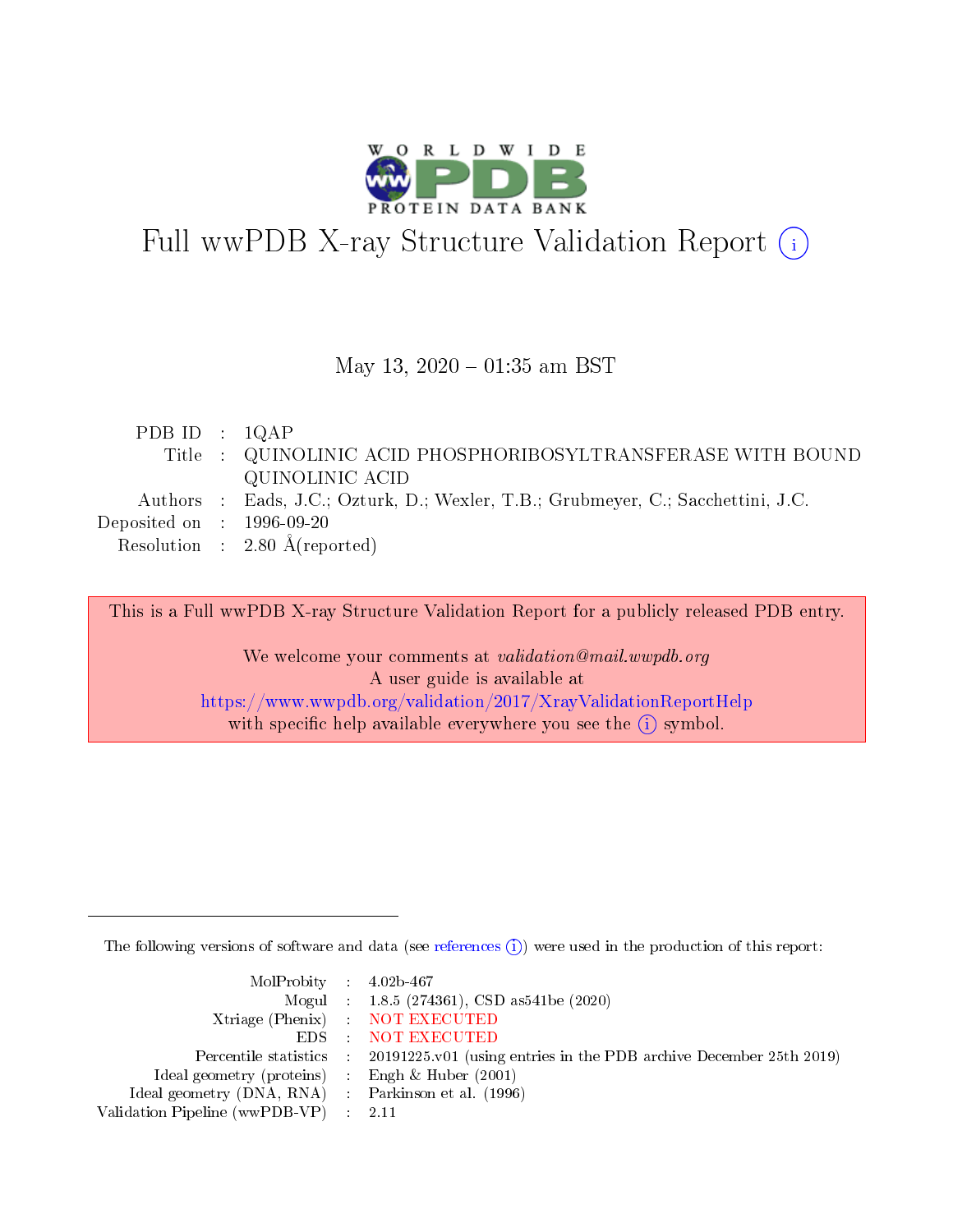# 1 [O](https://www.wwpdb.org/validation/2017/XrayValidationReportHelp#overall_quality)verall quality at a glance  $(i)$

The following experimental techniques were used to determine the structure: X-RAY DIFFRACTION

The reported resolution of this entry is 2.80 Å.

Percentile scores (ranging between 0-100) for global validation metrics of the entry are shown in the following graphic. The table shows the number of entries on which the scores are based.



| Metric                | Whole archive<br>$(\#\text{Entries})$ | Similar resolution<br>$(\#\text{Entries}, \text{resolution range}(\text{\AA}))$ |
|-----------------------|---------------------------------------|---------------------------------------------------------------------------------|
| Clashscore            | 141614                                | $3569(2.80-2.80)$                                                               |
| Ramachandran outliers | 138981                                | 3498 (2.80-2.80)                                                                |
| Sidechain outliers    | 138945                                | $3500(2.80-2.80)$                                                               |

The table below summarises the geometric issues observed across the polymeric chains and their fit to the electron density. The red, orange, yellow and green segments on the lower bar indicate the fraction of residues that contain outliers for  $\geq=3$ , 2, 1 and 0 types of geometric quality criteria respectively. A grey segment represents the fraction of residues that are not modelled. The numeric value for each fraction is indicated below the corresponding segment, with a dot representing fractions  $\epsilon = 5\%$ 

Note EDS was not executed.

| Mol | $Chain \  Length$ | Quality of chain |     |     |  |  |
|-----|-------------------|------------------|-----|-----|--|--|
|     | 296               | 52%              | 38% | 7%. |  |  |
|     | 296               | 53%              | 36% | 9%  |  |  |

The following table lists non-polymeric compounds, carbohydrate monomers and non-standard residues in protein, DNA, RNA chains that are outliers for geometric or electron-density-fit criteria:

|  |                   |  |  | Mol   Type   Chain   Res   Chirality   Geometry   Clashes   Electron density |
|--|-------------------|--|--|------------------------------------------------------------------------------|
|  | $2$ NTM $A$ $300$ |  |  |                                                                              |

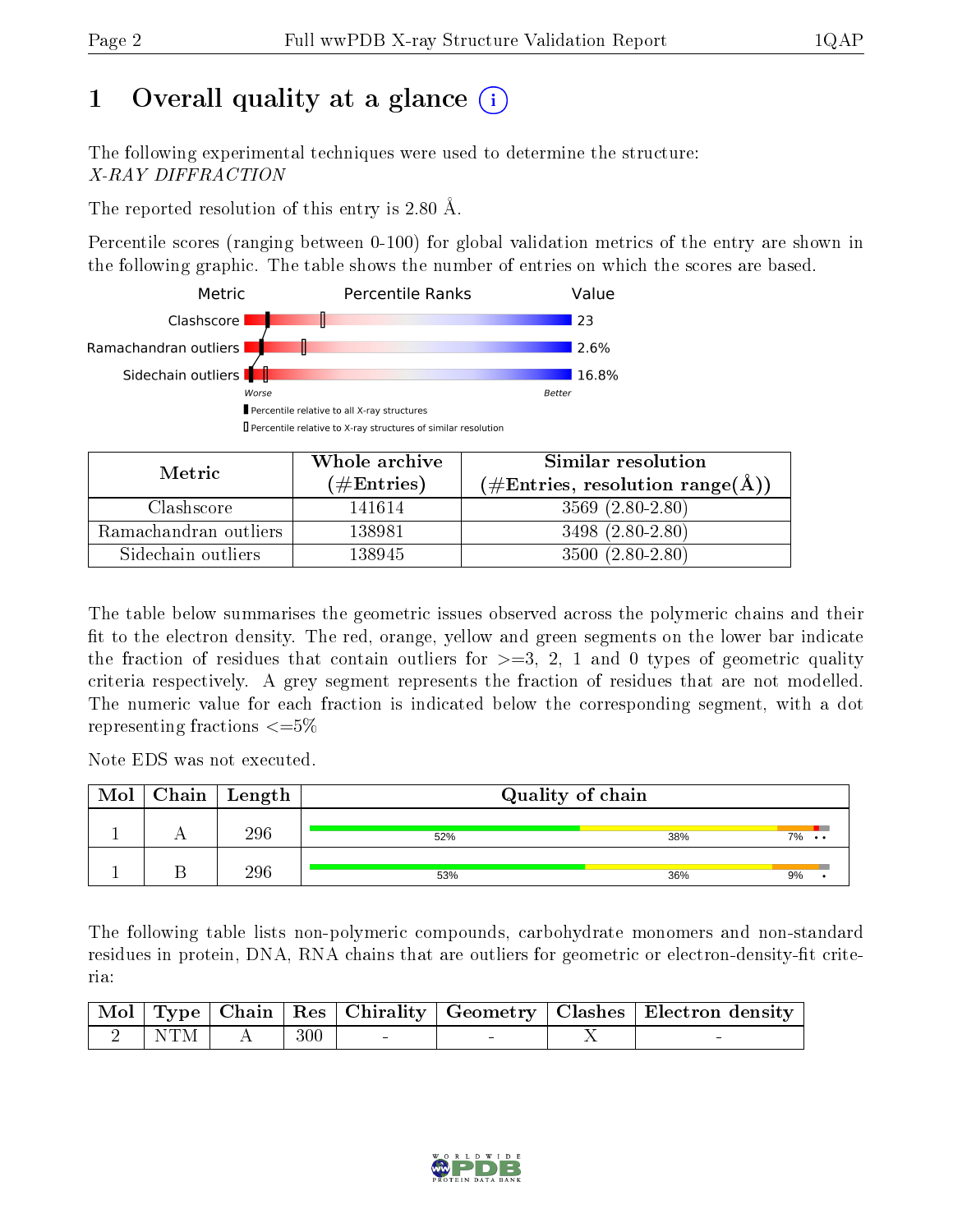# 2 Entry composition (i)

There are 3 unique types of molecules in this entry. The entry contains 4469 atoms, of which 0 are hydrogens and 0 are deuteriums.

In the tables below, the ZeroOcc column contains the number of atoms modelled with zero occupancy, the AltConf column contains the number of residues with at least one atom in alternate conformation and the Trace column contains the number of residues modelled with at most 2 atoms.

Molecule 1 is a protein called QUINOLINIC ACID PHOSPHORIBOSYLTRANSFERASE.

| Mol | Chain   Residues | Atoms |                |     |     |     |  | $\text{ZeroOcc} \mid \text{AltConf} \mid \text{Trace}$ |  |
|-----|------------------|-------|----------------|-----|-----|-----|--|--------------------------------------------------------|--|
|     | 289              | Total | $\mathcal{C}$  | N   |     |     |  |                                                        |  |
|     |                  | 2221  | 1383           | 400 | 432 | - 6 |  |                                                        |  |
|     | 289              | Total | $\overline{C}$ | N.  |     |     |  |                                                        |  |
|     |                  | 2217  | 1380           | 399 | 432 | -6  |  |                                                        |  |

There are 2 discrepancies between the modelled and reference sequences:

| Chain. | Residue | Modelled   Actual |     | Comment    | <b>Reference</b> |
|--------|---------|-------------------|-----|------------|------------------|
|        | 107     | GL N              | ASN | CONFLICT   | ∣ UNP P30012     |
|        | 107     | GL N              | ASN | CONFLICT + | $+$ UNP P30012   |

• Molecule 2 is QUINOLINIC ACID (three-letter code: NTM) (formula:  $C_7H_5NO_4$ ).



| Mol | $\alpha$ Chain   Residues | A toms    |  |  | $\rm ZeroOcc$   Alt $\rm Conf$ |  |
|-----|---------------------------|-----------|--|--|--------------------------------|--|
|     |                           | Total C N |  |  |                                |  |

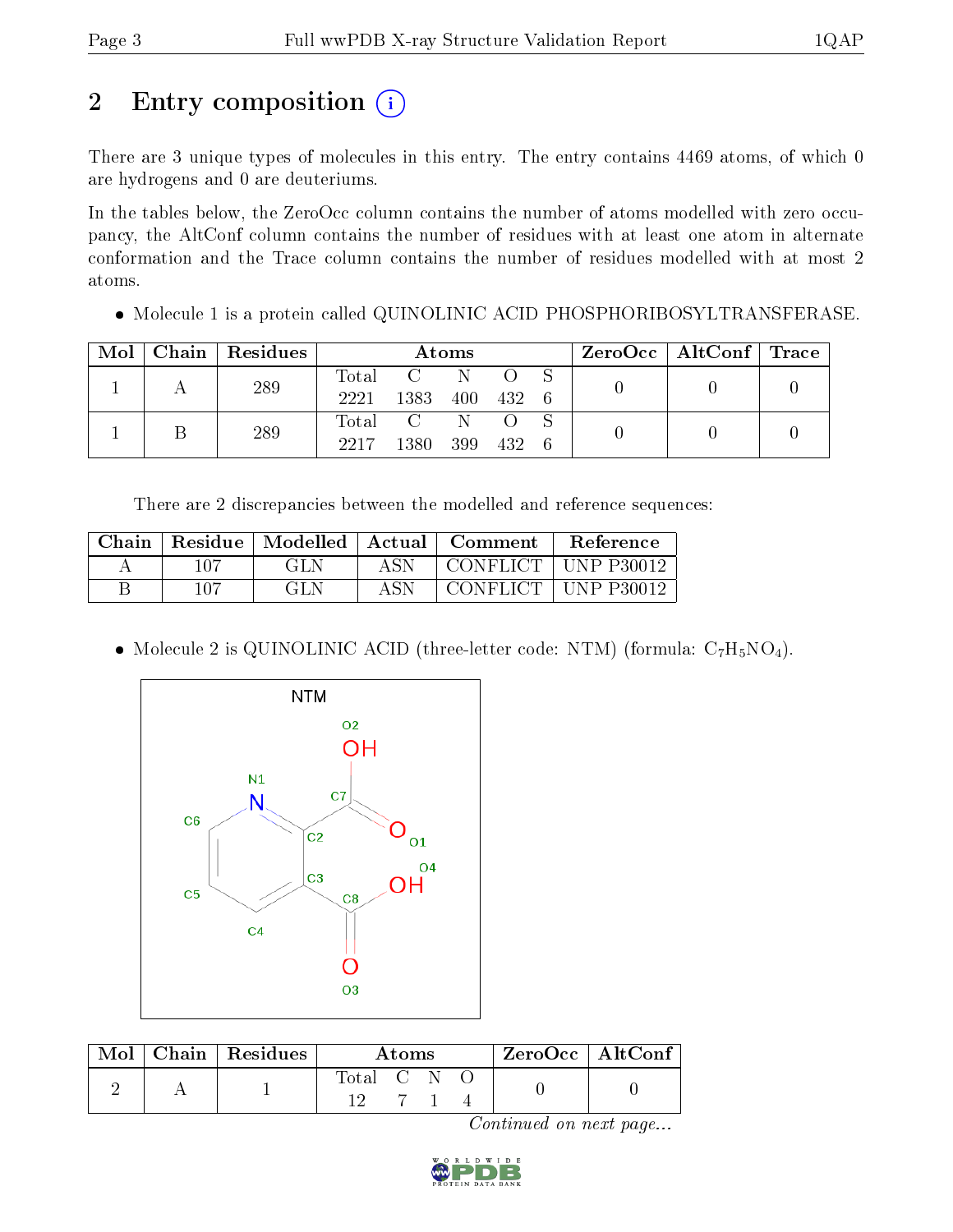Continued from previous page...

| $\text{Mol}$ | $\mid$ Chain $\mid$ Residues | A toms      |  |  | $ZeroOcc \mid AltConf$ |  |
|--------------|------------------------------|-------------|--|--|------------------------|--|
|              |                              | Total C N O |  |  |                        |  |

• Molecule 3 is water.

|  | Mol   Chain   Residues | Atoms   | ZeroOcc   AltConf |
|--|------------------------|---------|-------------------|
|  |                        | Total O |                   |
|  |                        | Total O |                   |

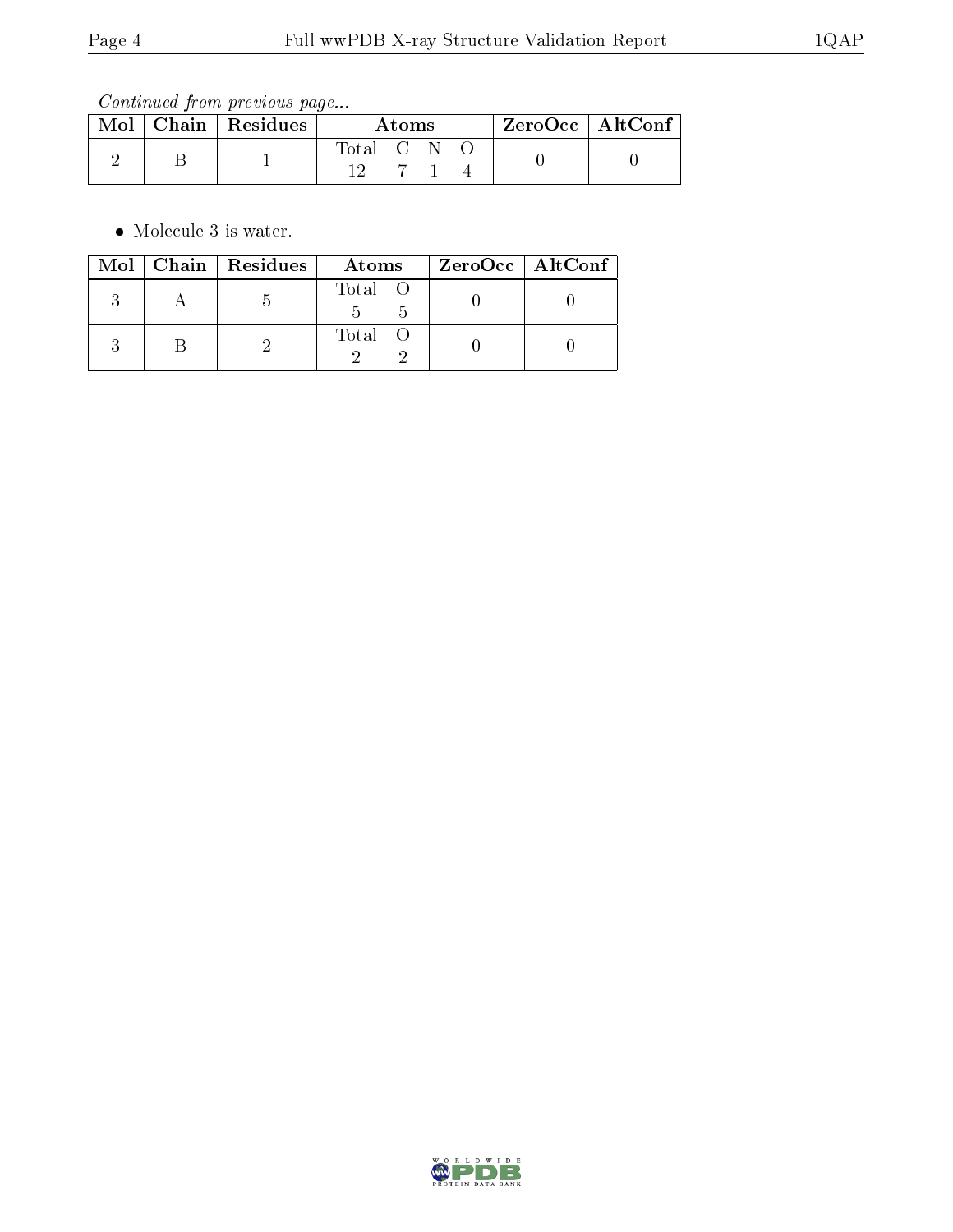# 3 Residue-property plots  $(i)$

These plots are drawn for all protein, RNA and DNA chains in the entry. The first graphic for a chain summarises the proportions of the various outlier classes displayed in the second graphic. The second graphic shows the sequence view annotated by issues in geometry. Residues are colorcoded according to the number of geometric quality criteria for which they contain at least one outlier: green  $= 0$ , yellow  $= 1$ , orange  $= 2$  and red  $= 3$  or more. Stretches of 2 or more consecutive residues without any outlier are shown as a green connector. Residues present in the sample, but not in the model, are shown in grey.

Note EDS was not executed.



• Molecule 1: QUINOLINIC ACID PHOSPHORIBOSYLTRANSFERASE

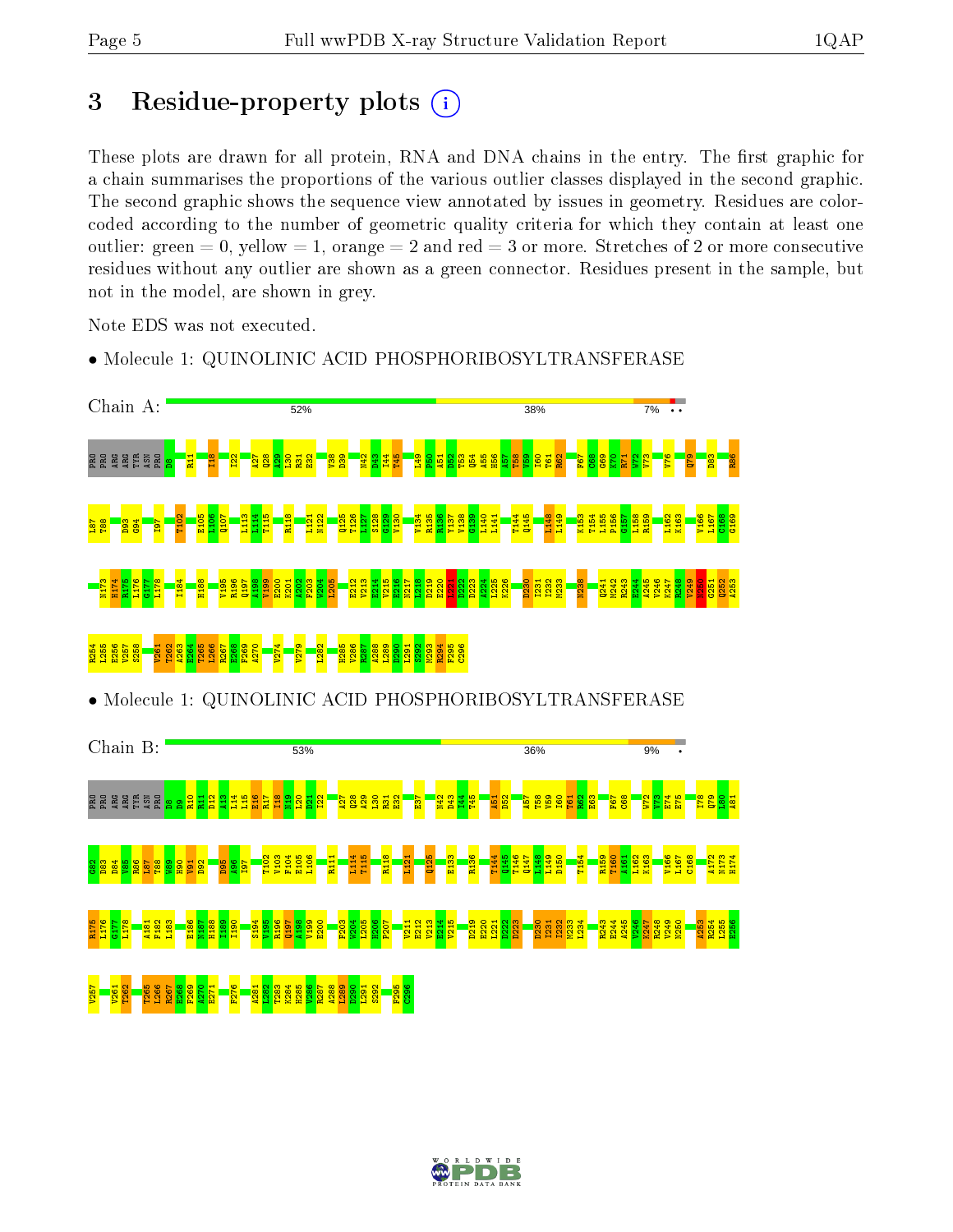# 4 Data and refinement statistics  $(i)$

Xtriage (Phenix) and EDS were not executed - this section is therefore incomplete.

| Property                               | <b>Value</b>                                    | Source    |
|----------------------------------------|-------------------------------------------------|-----------|
| Space group                            | P 41 21 2                                       | Depositor |
| Cell constants                         | 217.30Å<br>81.40Å<br>81.40Å                     | Depositor |
| a, b, c, $\alpha$ , $\beta$ , $\gamma$ | $90.00^\circ$<br>$90.00^\circ$<br>$90.00^\circ$ |           |
| Resolution $(A)$                       | 2.80<br>15.00                                   | Depositor |
| % Data completeness                    | (Not available) $(15.00-2.80)$                  | Depositor |
| (in resolution range)                  |                                                 |           |
| $\mathrm{R}_{merge}$                   | 0.12                                            | Depositor |
| $\mathrm{R}_{sym}$                     | (Not available)                                 | Depositor |
| Refinement program                     | X-PLOR                                          | Depositor |
| $R, R_{free}$                          | 0.186<br>0.274                                  | Depositor |
| Estimated twinning fraction            | No twinning to report.                          | Xtriage   |
| Total number of atoms                  | 4469                                            | wwPDB-VP  |
| Average B, all atoms $(A^2)$           | 45.0                                            | wwPDB-VP  |

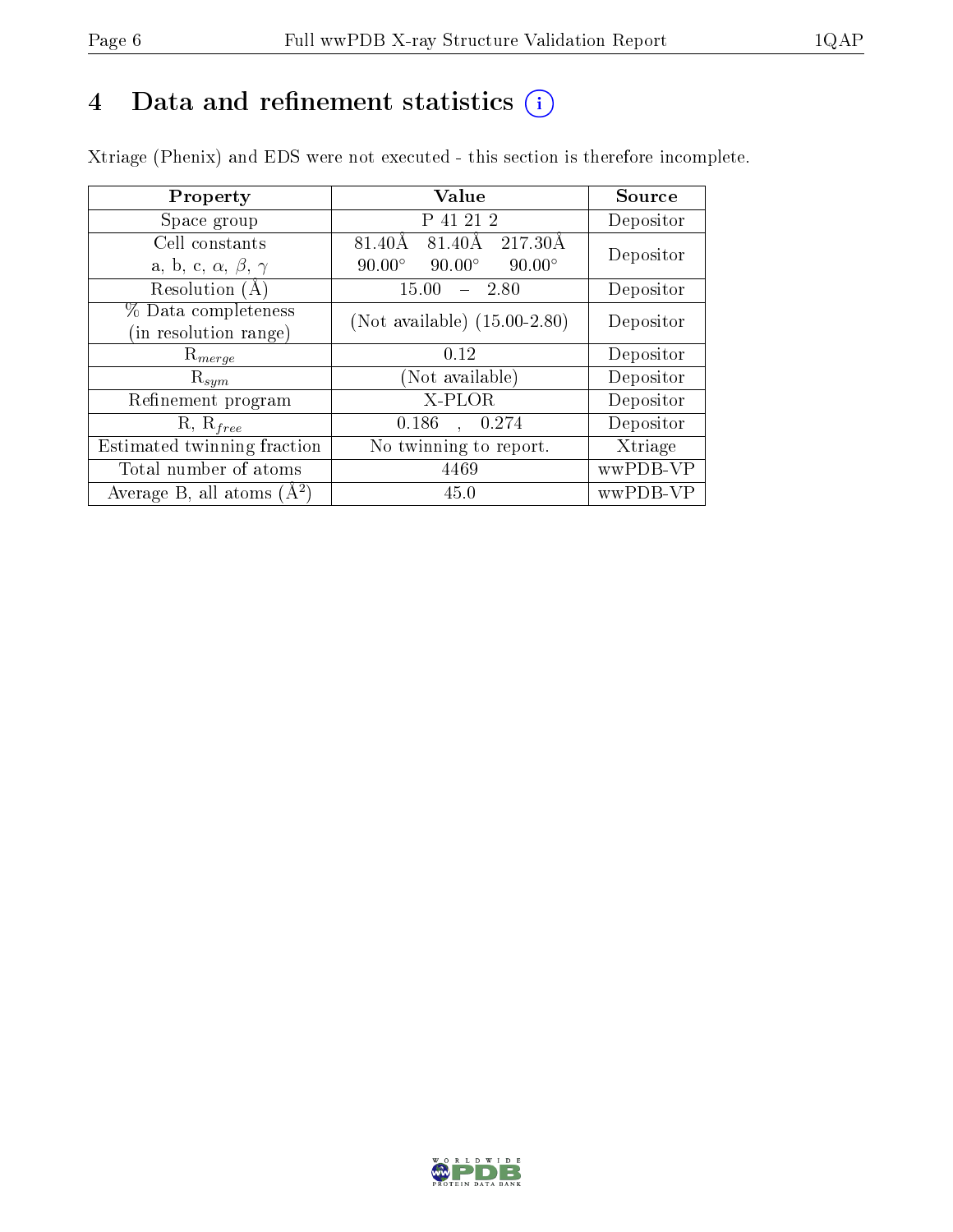# 5 Model quality  $(i)$

# 5.1 Standard geometry  $(i)$

Bond lengths and bond angles in the following residue types are not validated in this section: NTM

The Z score for a bond length (or angle) is the number of standard deviations the observed value is removed from the expected value. A bond length (or angle) with  $|Z| > 5$  is considered an outlier worth inspection. RMSZ is the root-mean-square of all Z scores of the bond lengths (or angles).

| Mol | Chain |             | Bond lengths | Bond angles |                    |  |
|-----|-------|-------------|--------------|-------------|--------------------|--|
|     |       | <b>RMSZ</b> | $\# Z  > 5$  | RMSZ        | $\# Z  > 5$        |  |
|     |       | 0.47        | 0/2251       | 0.75        | $1/3054$ $(0.0\%)$ |  |
|     | B     | 0.48        | 0/2247       | 0.75        | $1/3050(0.0\%)$    |  |
| AĦ  | АH    | 0.48        | 0/4498       | 0.75        | $2/6104(0.0\%)$    |  |

There are no bond length outliers.

All (2) bond angle outliers are listed below:

| $\bf{Mol}$ | $\mid$ Chain $\mid$ Res $\mid$ Type |     | Atoms                             | Observed $(^\circ)$   Ideal $(^\circ)$ |        |
|------------|-------------------------------------|-----|-----------------------------------|----------------------------------------|--------|
|            |                                     |     | LEU $\vert$ CA-CB-CG $\vert$ 6.03 | 129.17                                 | 115.30 |
|            |                                     | 221 | LEU $\vert$ CA-CB-CG $\vert$ 6.02 | 129.14                                 | 115.30 |

There are no chirality outliers.

There are no planarity outliers.

# 5.2 Too-close contacts  $\overline{a}$

In the following table, the Non-H and H(model) columns list the number of non-hydrogen atoms and hydrogen atoms in the chain respectively. The H(added) column lists the number of hydrogen atoms added and optimized by MolProbity. The Clashes column lists the number of clashes within the asymmetric unit, whereas Symm-Clashes lists symmetry related clashes.

|  |      | Mol   Chain   Non-H   H(model)   H(added) |      |     | $Clashes$   Symm-Clashes |
|--|------|-------------------------------------------|------|-----|--------------------------|
|  | 2221 |                                           | 2207 | 108 |                          |
|  | 2217 |                                           | 2196 | 110 |                          |
|  | 19   |                                           |      |     |                          |
|  | 1 ດ  |                                           |      |     |                          |
|  |      |                                           |      |     |                          |
|  |      |                                           |      |     |                          |
|  | 469  |                                           |      | 202 |                          |

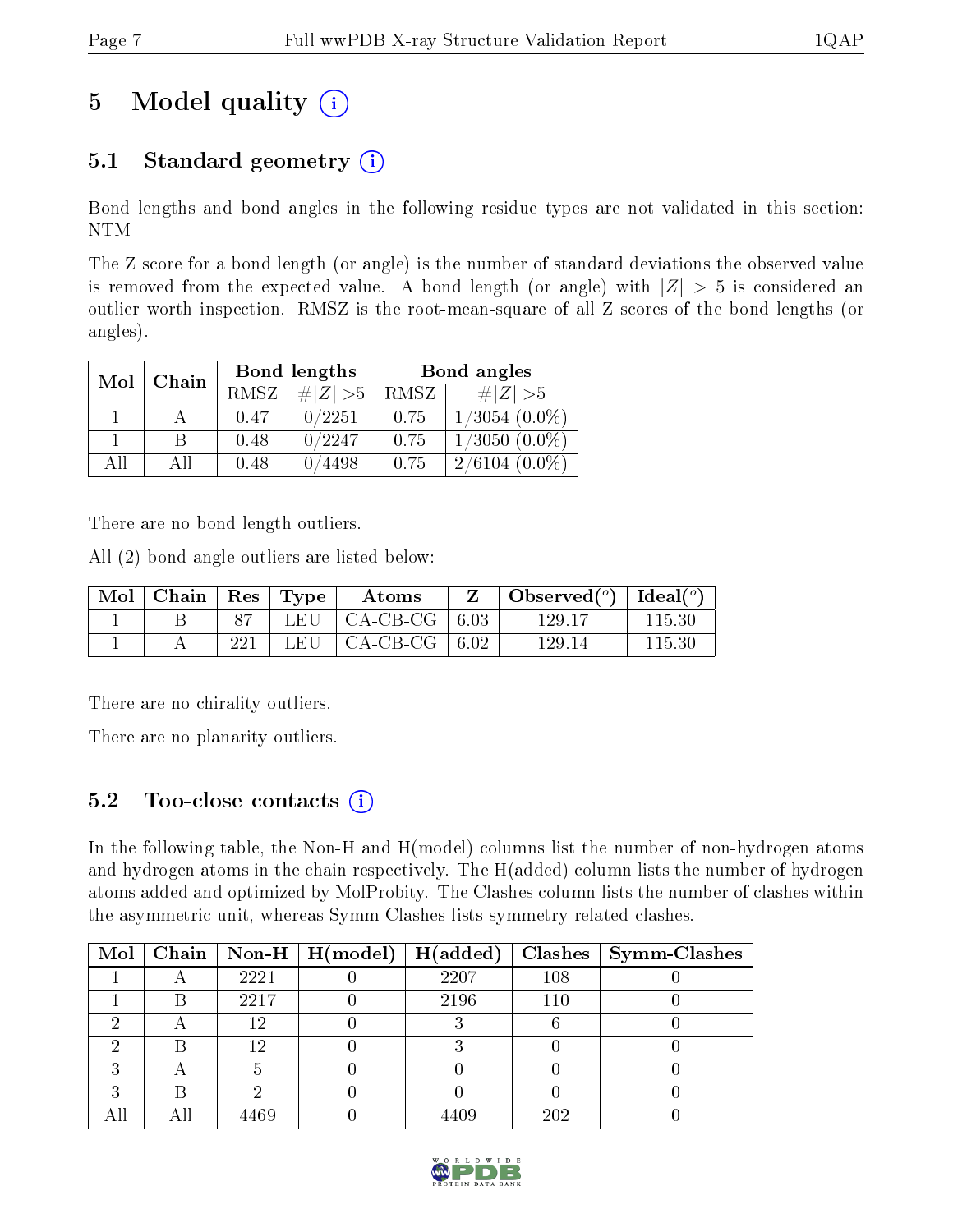The all-atom clashscore is defined as the number of clashes found per 1000 atoms (including hydrogen atoms). The all-atom clashscore for this structure is 23.

|            |  |  | All (202) close contacts within the same asymmetric unit are listed below, sorted by their clash |  |  |  |  |
|------------|--|--|--------------------------------------------------------------------------------------------------|--|--|--|--|
| magnitude. |  |  |                                                                                                  |  |  |  |  |

| Atom-1              | Atom-2                       | Interatomic       | Clash         |  |
|---------------------|------------------------------|-------------------|---------------|--|
|                     |                              | distance $(A)$    | overlap $(A)$ |  |
| 1:A:62:ARG:HH11     | 1: A:62: ARG: HG3            | 1.35              | 0.91          |  |
| 1: A:178:LEU:HD13   | 1:B:115:THR:HG22             | 1.55              | 0.89          |  |
| 1:B:67:PHE:HB2      | 1:B:97:ILE:HD11              | 1.56              | 0.85          |  |
| 1: A:73: VAL:O      | 1: A:76: VAL:HG12            | 1.82              | 0.78          |  |
| 1:A:39:ASP:HB3      | 1:A:42:ASN:OD1               | 1.83              | 0.78          |  |
| 1:B:215:VAL:HG13    | 1:B:220:GLU:HB2              | 1.64              | 0.78          |  |
| 1:B:212:GLU:HG3     | 1:B:231:ILE:HB               | 1.66              | 0.78          |  |
| 1:B:219:ASP:O       | 1:B:223:ASP:HB2              | 1.84              | 0.77          |  |
| 1:B:230:ASP:O       | 1:B:254:ARG:HB2              | 1.84              | 0.77          |  |
| 1: A: 223: ASP:HA   | 1:A:226:LYS:HE3              | 1.65              | 0.76          |  |
| 1:B:245:ALA:O       | 1:B:249:VAL:HG23             | 1.86              | 0.76          |  |
| 1:B:205:LEU:O       | 1:B:207:PRO:HD3              | 1.85              | 0.76          |  |
| 1: A:261:VAL:HG22   | 1:A:262:THR:H                | 1.51              | 0.75          |  |
| 1:B:199:VAL:HG22    | 1:B:213:VAL:HG21             | 1.67              | 0.74          |  |
| 1:A:215:VAL:HG13    | 1:A:220:GLU:HB3              | 1.69              | 0.74          |  |
| 1:B:15:LEU:HD23     | 1:B:18:ILE:HD11              | 1.70              | 0.74          |  |
| 1: A:58:THR:HG23    | 1: A: 105: GLU: HG2          | 1.68              | 0.74          |  |
| 1: A:262:THR:HG22   | 1: A:265:THR:HB              | 1.70              | 0.72          |  |
| 1:B:162:LEU:O       | 1:B:166:VAL:HG23             | 1.90              | 0.72          |  |
| 1:B:125:GLN:HG3     | 1:B:289:LEU:O                | 1.90              | 0.72          |  |
| 1:B:182:PHE:CD2     | 1:B:211:VAL:HG22             | 2.25              | 0.72          |  |
| 1: A:148: LEU: HD13 | 1:A:282:LEU:HD11             | 1.69              | 0.71          |  |
| 1:B:88:THR:HB       | 1:B:105:GLU:HB2              | 1.73              | 0.71          |  |
| 1: A:285: HIS: HD2  | 1:B:288:ALA:H                | 1.37              | 0.71          |  |
| 1:B:182:PHE:HB2     | 1:B:211:VAL:HA               | 1.72              | 0.70          |  |
| 1:B:61:THR:HG22     | 1:B:291:LEU:HG               | 1.74              | 0.70          |  |
| 1: A:196: ARG:O     | 1:A:200:GLU:HG3              | $\overline{1.94}$ | 0.68          |  |
| 1:B:154:THR:HG22    | 1:B:283:THR:HB               | 1.76              | 0.68          |  |
| 1:B:125:GLN:HG2     | 1:B:288:ALA:HB1              | 1.76              | 0.67          |  |
| 1:A:144:THR:HG21    | 1:A:270:ALA:HB1              | 1.74              | 0.67          |  |
| 1:B:90:HIS:HD2      | 1:B:102:THR:HG23             | 1.58              | 0.67          |  |
| 1:A:215:VAL:HG11    | 1:A:221:LEU:HB2              | 1.77              | 0.66          |  |
| 1: A: 238: ASN: ND2 | 1:A:241:GLN:HG3              | 2.10              | 0.66          |  |
| 1:B:199:VAL:CG2     | 1:B:213:VAL:HG21             | 2.24              | 0.66          |  |
| 1: A:61:THR:HG21    | 1: A:97: ILE: CG2            | 2.24              | 0.66          |  |
| 1:B:118:ARG:HH22    | 1:B:125:GLN:HE22             | 1.41              | 0.66          |  |
| 1:B:221:LEU:HD23    | $1:B:248:A\overline{RG:HD2}$ | 1.78              | 0.66          |  |

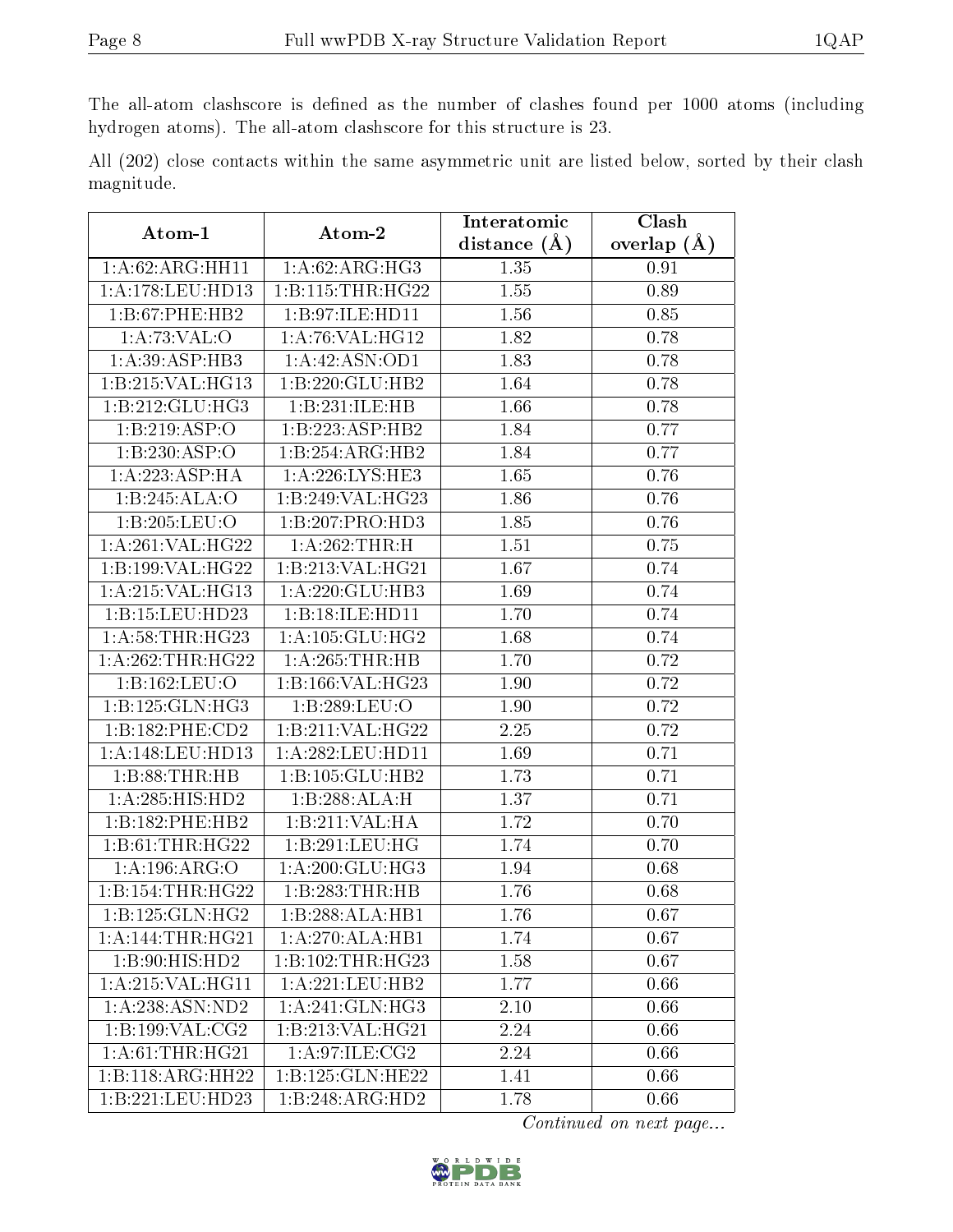| Communaca from previous page |                      | Interatomic      | Clash           |
|------------------------------|----------------------|------------------|-----------------|
| Atom-1                       | Atom-2               | distance $(\AA)$ | overlap $(\AA)$ |
| 1:A:174:HIS:CD2              | 2:A:300:NTM:C4       | 2.80             | 0.65            |
| 1:A:62:ARG:NH1               | 1: A:62: ARG: HG3    | 2.03             | 0.65            |
| 1:A:230:ASP:O                | 1:A:254:ARG:HB2      | 1.97             | 0.65            |
| 1:A:27:ALA:O                 | 1: A:31: ARG:HG3     | 1.97             | 0.64            |
| 1:B:262:THR:HG22             | 1:B:265:THR:HB       | 1.79             | 0.63            |
| 1:B:81:ALA:HB1               | 1:B:84:ASP:HB2       | 1.79             | 0.63            |
| 1: B: 16: GLU: O             | 1:B:20:LEU:HD23      | 1.99             | 0.63            |
| 1: A:242:MET:HE3             | 1:A:269:PHE:HA       | 1.81             | 0.62            |
| 1:A:257:VAL:HG23             | 1: A:274: VAL:HG21   | 1.82             | 0.62            |
| 1:B:215:VAL:HG13             | 1:B:220:GLU:CB       | 2.28             | 0.62            |
| 1:A:60:ILE:HG13              | 1:A:102:THR:HB       | 1.82             | 0.62            |
| 1:A:174:HIS:CD2              | 2:A:300:NTM:H4       | 2.35             | 0.61            |
| 1:A:178:LEU:CD1              | 1:B:115:THR:HG22     | 2.28             | 0.61            |
| 1:B:262:THR:HG23             | 1:B:265:THR:H        | 1.65             | 0.61            |
| $1:$ A:162:LEU:O             | 1:A:166:VAL:HG23     | 2.01             | 0.61            |
| 1:B:118:ARG:NH2              | 1:B:125:GLN:HE22     | 1.98             | 0.60            |
| 1:B:37:GLU:HG3               | 1:B:42:ASN:HD21      | 1.66             | 0.60            |
| 1:B:63:GLU:HG3               | 1:B:289:LEU:HD23     | 1.83             | 0.60            |
| 1:A:130:VAL:O                | 1:A:134:VAL:HG23     | 2.01             | 0.60            |
| 1:B:249:VAL:HG11             | 1:B:253:ALA:HA       | 1.82             | 0.60            |
| 1:A:141:LEU:HDI1             | 1:A:266:LEU:HD12     | 1.83             | 0.60            |
| 1:A:263:ALA:O                | 1: A:266:LEU:HB2     | 2.01             | 0.60            |
| 1:A:44:ILE:HG13              | 1: A:45:THR:N        | 2.17             | 0.60            |
| 1:A:252:GLN:O                | 1:A:252:GLN:HG3      | 2.02             | 0.59            |
| 1:B:174:HIS:HD2              | 1:B:175:ARG:H        | 1.50             | 0.59            |
| 1:B:221:LEU:HD12             | 1:B:232:ILE:HD12     | 1.84             | 0.59            |
| 1: A:18: ILE: O              | 1: A:22: ILE: HG13   | 2.03             | 0.59            |
| 1: A:154:THR:HB              | 1: A: 162: LEU: HD12 | 1.84             | 0.59            |
| 1:B:261:VAL:HG11             | 1:B:265:THR:HG22     | 1.84             | 0.59            |
| 1:B:262:THR:CG2              | 1:B:265:THR:HB       | 2.32             | 0.58            |
| $1:A:86:A\overline{RG:H}B2$  | 1: A: 107: GLN: HB2  | 1.85             | 0.58            |
| 1:A:128:SER:HB3              | 1:A:289:LEU:HD12     | 1.84             | 0.57            |
| 1: A:223:ASP:HA              | 1: A:226:LYS:CE      | 2.33             | 0.57            |
| 1:B:15:LEU:HA                | 1:B:18:ILE:HD11      | 1.86             | 0.57            |
| 1:B:67:PHE:HB2               | 1: B:97: ILE: CD1    | 2.32             | 0.56            |
| 1:A:155:LEU:HD11             | 1:A:286:VAL:HG21     | 1.86             | 0.56            |
| 1:B:57:ALA:HB2               | 1:B:295:PHE:CE1      | 2.41             | 0.56            |
| 1:A:238:ASN:H                | 1:A:241:GLN:HE21     | 1.53             | 0.56            |
| 1:A:250:ASN:HD22             | 1: A:250: ASN:N      | 2.03             | 0.56            |
| 1:B:27:ALA:O                 | 1:B:31:ARG:HG3       | 2.06             | 0.56            |
| 1:A:30:LEU:HD21              | 1:A:76:VAL:HG23      | 1.86             | 0.56            |

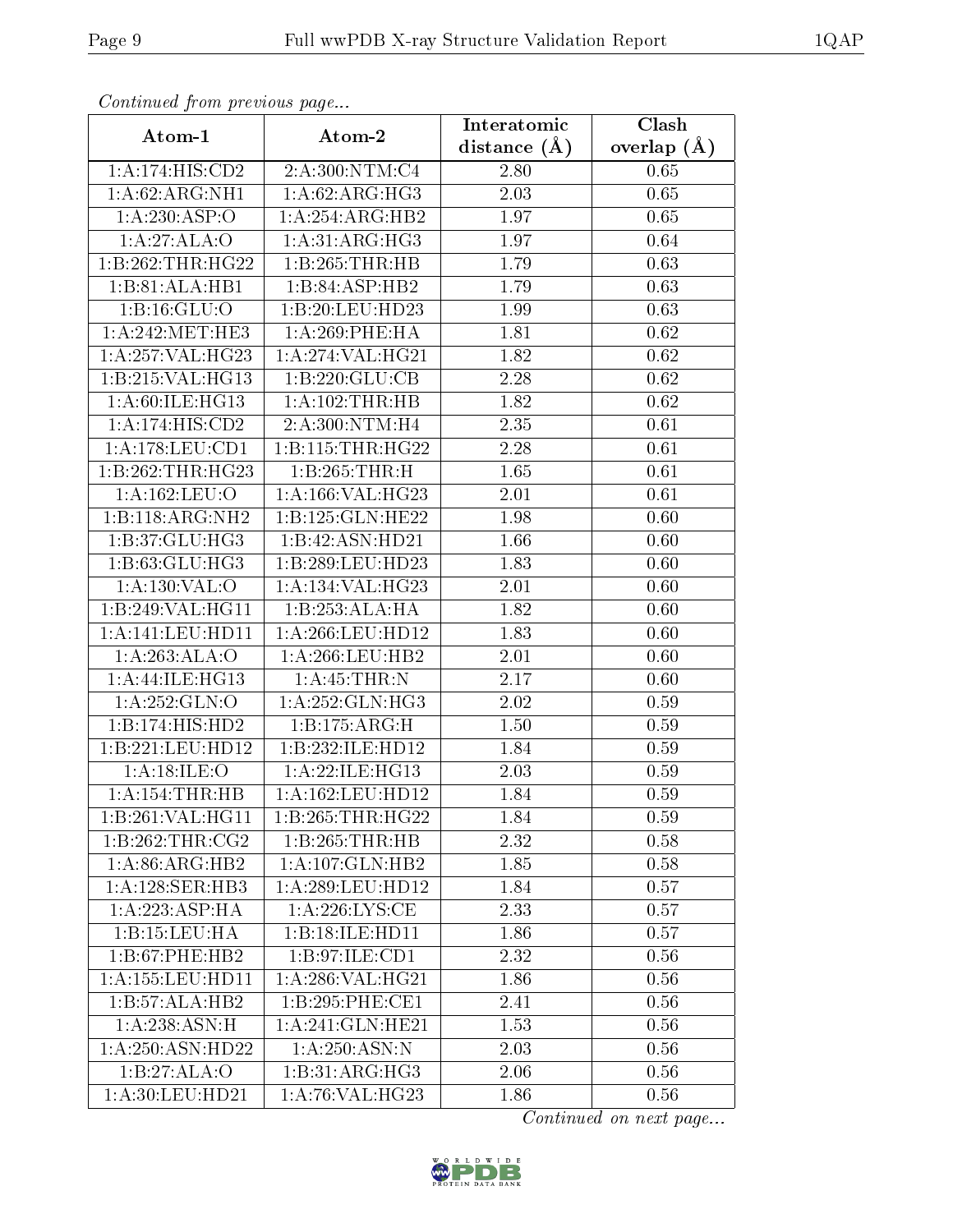|                              | Commaca jibin previous page       |                               | Clash         |  |  |
|------------------------------|-----------------------------------|-------------------------------|---------------|--|--|
| Atom-1                       | Atom-2                            | Interatomic<br>distance $(A)$ | overlap $(A)$ |  |  |
| 1:B:257:VAL:O                | 1:B:257:VAL:HG13                  | 2.06                          | 0.56          |  |  |
| 1: B:15: LEU:CD2             | 1:B:18:ILE:HD11                   | 2.36                          | 0.55          |  |  |
| 1:B:287:ARG:HH11             | 1:B:287:ARG:HG3                   | 1.72                          | 0.55          |  |  |
| 1:B:159:ARG:O                | 1: B: 163: LYS: HG3               | 2.07                          | 0.55          |  |  |
| 1:A:38:VAL:HG12              | 1: A:38: VAL:O                    | 2.06                          | 0.55          |  |  |
| 1:B:199:VAL:HG22             | 1: B:213: VAL: CG2                | 2.36                          | 0.55          |  |  |
| 1: A:285: HIS: CD2           | 1:B:288:ALA:H                     | 2.23                          | 0.55          |  |  |
| 1:B:231:ILE:HA               | 1:B:254:ARG:O                     | 2.06                          | 0.54          |  |  |
| 1: A:49: LEU: HD21           | 1:B:188:HIS:HA                    | 1.89                          | 0.54          |  |  |
| 1: A:261:VAL:CG1             | 1: A:265:THR:HG21                 | 2.37                          | 0.54          |  |  |
| 1: A:144:THR:HG22            | 1:A:145:GLN:N                     | 2.23                          | 0.54          |  |  |
| 1:A:245:ALA:O                | 1:A:249:VAL:HG23                  | 2.07                          | 0.53          |  |  |
| 1:B:232:ILE:HG13             | 1:B:255:LEU:HD23                  | 1.91                          | 0.53          |  |  |
| 1: A:32: GLU: HA             | $1:B:17:ARG:\overline{HH22}$      | 1.74                          | 0.53          |  |  |
| 1:B:261:VAL:O                | 1:B:262:THR:HB                    | 2.10                          | 0.52          |  |  |
| 1:A:238:ASN:HD21             | 1:A:241:GLN:HG3                   | 1.74                          | 0.52          |  |  |
| 1:B:249:VAL:CG1              | 1:B:253:ALA:HA                    | 2.39                          | $0.52\,$      |  |  |
| 1:A:134:VAL:HB               | 1: A:169: GLY:HA3                 | 1.90                          | 0.52          |  |  |
| 1:A:121:EU:O                 | 1:A:125:GLN:HG3                   | 2.09                          | 0.51          |  |  |
| 1: A: 45: THR: HG21          | 1:B:183:LEU:H                     | 1.74                          | 0.51          |  |  |
| 1:A:212:GLU:HA               | 1:A:231:ILE:O                     | 2.10                          | 0.51          |  |  |
| 1: A: 233: MET: HA           | 1:A:256:GLU:O                     | 2.10                          | 0.51          |  |  |
| 1:B:91:VAL:CG2               | 1:B:103:VAL:HG13                  | 2.40                          | 0.51          |  |  |
| 1:B:74:GLU:O                 | 1:B:78:ILE:HG13                   | 2.10                          | 0.51          |  |  |
| 1:B:18:ILE:HG23              | 1:B:160:THR:HB                    | 1.92                          | 0.51          |  |  |
| 1:B:28:GLN:HA                | 1:B:28:GLN:NE2                    | $\overline{2}.26$             | 0.50          |  |  |
| 1:A:137:TYR:HB3              | 1:A:148:LEU:HD11                  | 1.92                          | 0.50          |  |  |
| 1: B:67: PHE:CB              | 1:B:97:ILE:HD11                   | 2.35                          | 0.50          |  |  |
| 1:A:141:LEU:O                | 1: A:144:THR:HB                   | 2.12                          | 0.50          |  |  |
| 1:A:288:ALA:H                | 1:B:285:HIS:HD2                   | 1.59                          | 0.50          |  |  |
| 1:B:10:ARG:NH1               | 1: B: 173: ASN: O                 | 2.45                          | 0.49          |  |  |
| 1:A:135:ARG:HA               | 1: A: 138: VAL: HG12              | 1.94                          | 0.49          |  |  |
| 1:A:134:VAL:HG21             | 1:A:166:VAL:HA                    | 1.94                          | 0.49          |  |  |
| 1:A:261:VAL:HG22             | 1:A:262:THR:N                     | 2.26                          | 0.49          |  |  |
| 1:A:27:ALA:HA                | 1: A:79: GLN: HE21                | 1.78                          | 0.49          |  |  |
| $1:B:\overline{174:HIS:CD2}$ | 1:B:175:ARG:H                     | 2.28                          | 0.49          |  |  |
| 1:B:196:ARG:O                | 1:B:200:GLU:HB2                   | 2.12                          | 0.49          |  |  |
| 1:B:212:GLU:HA               | $1:B:231:\overline{\text{ILE}:O}$ | 2.13                          | 0.49          |  |  |
| 1: A:56: HIS: CE1            | 1: A:296: CYS:SG                  | 3.06                          | 0.49          |  |  |
| 1:B:22:ILE:HG12              | 1:B:72:TRP:NE1                    | $\overline{2}.27$             | 0.49          |  |  |
| 1:A:174:HIS:HD2              | 2:A:300:NTM:C4                    | 2.26                          | 0.48          |  |  |

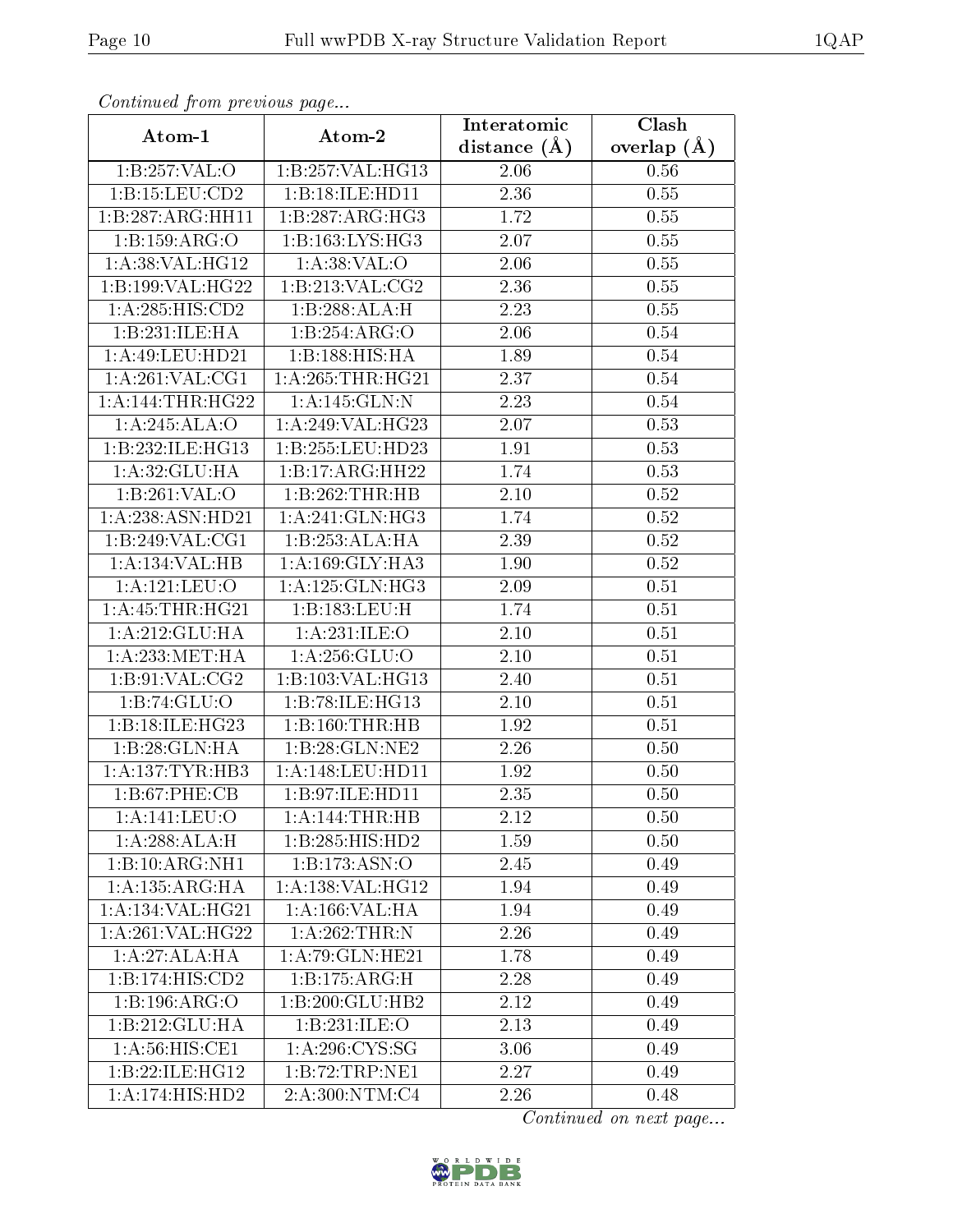| Continuea from previous page   |                                     | Interatomic       | Clash         |
|--------------------------------|-------------------------------------|-------------------|---------------|
| Atom-1                         | Atom-2                              | distance $(A)$    | overlap $(A)$ |
| 1:A:31:ARG:HG2                 | 1:A:38:VAL:HG23                     | 1.95              | 0.48          |
| $1: A: 56: \overline{HIS:ND1}$ | 1: A:296:CYS:SG                     | 2.86              | 0.48          |
| 1:B:194:SER:OG                 | $1:B:197:GLN:H\overline{B2}$        | 2.13              | 0.48          |
| 1:B:68:CYS:HG                  | 1:B:168:CYS:HG                      | 1.59              | 0.48          |
| 1:B:183:LEU:HD21               | 1:B:233:MET:CE                      | 2.44              | 0.48          |
| 1:A:249:VAL:HB                 | 1:A:253:ALA:HB2                     | 1.96              | 0.48          |
| 1:A:261:VAL:HG13               | 1: A:265:THR:HG21                   | 1.95              | 0.47          |
| 1:A:22:ILE:HD13                | 1:A:71:ARG:HB3                      | 1.96              | 0.47          |
| 1:B:234:LEU:HD21               | 1:B:255:LEU:HD22                    | 1.95              | 0.47          |
| 1:A:115:THR:HG23               | 1:B:178:LEU:CD1                     | 2.44              | 0.47          |
| 1: A: 155: LEU: HD11           | 1: A:286: VAL: CG2                  | 2.44              | 0.47          |
| 1:B:59:VAL:HG21                | 1:B:104:PHE:CZ                      | 2.50              | 0.47          |
| 1: A: 45: THR: HG23            | 1:B:182:PHE:HD1                     | 1.79              | 0.47          |
| 1:B:29:ALA:HA                  | 1:B:32:GLU:HG2                      | 1.97              | 0.47          |
| 1: A:69: GLY:O                 | 1: A:73:VAL:HG23                    | $2.15\,$          | 0.47          |
| 1:A:201:LYS:O                  | 1: A:205:LEU:HD23                   | 2.15              | 0.46          |
| 1: A:221:LEU:HD23              | 1:A:232:ILE:HG21                    | 1.97              | 0.46          |
| 1:A:249:VAL:O                  | 1:A:250:ASN:HB2                     | 2.16              | 0.46          |
| 1:B:22:ILE:HG12                | 1: B:72:TRP:CE2                     | 2.50              | 0.46          |
| 1:A:31:ARG:HG2                 | 1: A:38: VAL: CG2                   | 2.45              | 0.46          |
| 1:A:167:LEU:HD13               | $1:$ A:173:ASN:ND2                  | 2.31              | 0.46          |
| 1:A:246:VAL:HG22               | 1: A: 255: LEU: HD12                | 1.97              | 0.46          |
| 1:B:105:GLU:O                  | 1:B:106:LEU:HD23                    | 2.16              | 0.46          |
| 1:A:250:ASN:O                  | 1:A:253:ALA:HB3                     | $2.15\,$          | 0.46          |
| 1: A:56: HIS: HB2              | 1: A: 107: GLN: OE1                 | 2.17              | 0.45          |
| 1: B:68: CYS:SG                | 1:B:168:CYS:SG                      | 3.14              | 0.45          |
| 1:B:92:ASP:O                   | 1:B:95:ASP:HB2                      | $\overline{2}.15$ | 0.45          |
| 1:B:121:LEU:O                  | 1:B:125:GLN:HB2                     | 2.17              | 0.45          |
| $1:B:51:A\overline{LA:HB2}$    | 1:B:111:ARG:NH2                     | 2.31              | 0.45          |
| 1:A:242:MET:HB2                | 1: A:242:MET:HE2                    | 1.83              | 0.45          |
| 1:A:62:ARG:HH12                | $1:A:291:\overline{\textrm{LEU:C}}$ | 2.19              | 0.45          |
| 1:B:149:LEU:HD12               | 1:B:172:ALA:HB3                     | 1.97              | 0.45          |
| 1:B:231:ILE:HG23               | 1:B:254:ARG:HB3                     | 1.97              | 0.45          |
| 1: B: 247: LYS: HE3            | 1:B:247:LYS:HB2                     | 1.83              | 0.45          |
| 1:A:288:ALA:N                  | 1:B:285:HIS:HD2                     | 2.14              | 0.45          |
| 1:B:27:ALA:HB2                 | 1:B:79:GLN:HE22                     | 1.81              | 0.44          |
| 1:B:14:LEU:O                   | 1:B:18:ILE:HG12                     | 2.17              | 0.44          |
| 1:A:184:ILE:HB                 | 1: A:213: VAL: HA                   | 2.00              | 0.44          |
| 1:A:249:VAL:HB                 | 1:A:253:ALA:CB                      | 2.48              | 0.44          |
| 1:A:174:HIS:NE2                | 2:A:300:NTM:H4                      | 2.33              | 0.44          |
| 1:A:44:ILE:CG1                 | 1: A:45:THR:N                       | 2.80              | 0.44          |

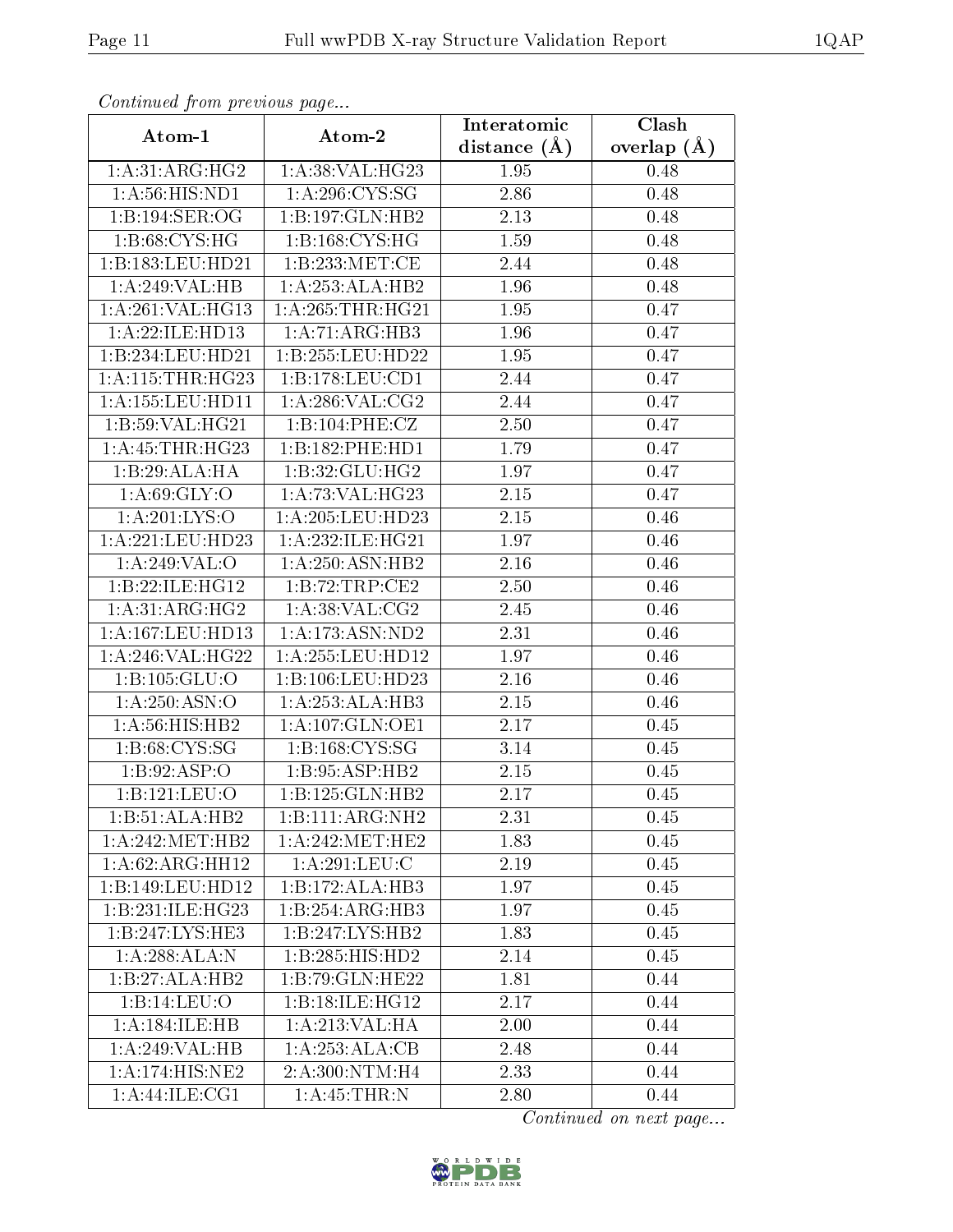| сонинией јтот ртеvиоиз раде |                     | Interatomic       | Clash         |
|-----------------------------|---------------------|-------------------|---------------|
| Atom-1                      | Atom-2              | distance $(A)$    | overlap $(A)$ |
| 1:A:279:VAL:H B             | 1: A:282:LEU:HG     | 2.00              | 0.44          |
| 1:B:154:THR:HG22            | 1:B:283:THR:CB      | $\overline{2}.45$ | 0.44          |
| 1:B:221:LEU:CD1             | 1:B:232:ILE:HD12    | 2.48              | 0.44          |
| 1:B:43:ASP:OD2              | 1:B:115:THR:HG23    | 2.18              | 0.44          |
| 1:A:285:HIS:CD2             | 1:B:288:ALA:N       | 2.86              | 0.43          |
| 1:B:183:LEU:HD21            | 1:B:233:MET:HE2     | 1.99              | 0.43          |
| 1:B:144:THR:OG1             | 1:B:267:ARG:NH1     | 2.50              | 0.43          |
| 1: A:167:LEU:HD13           | 1:A:173:ASN:HD21    | 1.82              | 0.43          |
| 1:B:91:VAL:HG21             | 1:B:103:VAL:HG13    | 1.99              | 0.43          |
| 1:B:67:PHE:CG               | 1: B:68: CYS:N      | 2.87              | 0.43          |
| 1: A:251: GLY: C            | 1:A:253:ALA:H       | 2.21              | 0.43          |
| 1: A:251: GLY:O             | 1: A: 252: GLN: HB3 | 2.19              | 0.43          |
| 1:A:153:LYS:HE3             | 2:A:300:NTM:O1      | 2.19              | 0.43          |
| 1: A:285: HIS: HD2          | 1:B:288:ALA:N       | 2.11              | 0.43          |
| 1:B:30:LEU:HA               | 1:B:30:LEU:HD23     | 1.76              | 0.43          |
| 1: A:256: GLU:OE2           | 2:A:300:NTM:H5      | 2.19              | 0.43          |
| 1:A:55:ALA:HB3              | 1:A:113:LEU:HD12    | 2.01              | 0.42          |
| 1: A:118: ARG: NE           | 1:A:118:ARG:HA      | 2.34              | 0.42          |
| 1:B:114:LEU:HA              | 1:B:114:LEU:HD13    | 1.71              | 0.42          |
| 1: B:63: GLU: HG3           | 1:B:289:LEU:CD2     | 2.47              | 0.42          |
| 1:A:155:LEU:HA              | 1: A: 156: PRO: HD3 | 1.94              | 0.42          |
| $1: A:67:$ PHE:HB2          | 1:A:97:ILE:HD13     | 2.02              | 0.42          |
| 1:B:254:ARG:HA              | 1:B:254:ARG:HD3     | $\overline{1.92}$ | 0.42          |
| 1:A:159:ARG:O               | 1: A: 163: LYS: HG3 | 2.18              | 0.42          |
| 1: A:196:ARG:HA             | 1:A:196:ARG:HD2     | 1.79              | 0.42          |
| 1:A:44:ILE:HD11             | 1:B:181:ALA:C       | 2.40              | 0.42          |
| 1:A:294:ARG:HH11            | 1:A:294:ARG:HB3     | 1.84              | 0.41          |
| 1:B:144:THR:HB              | 1:B:146:THR:H       | 1.85              | 0.41          |
| 1:B:147:GLN:HB2             | 1:B:276:PHE:HD1     | 1.85              | 0.41          |
| 1:B:154:THR:HB              | 1:B:162:LEU:HD12    | 2.02              | 0.41          |
| 1:A:118:ARG:NH1             | 1: A: 122: ASN: OD1 | 2.53              | 0.41          |
| 1:B:232:ILE:HG13            | $1:$ B:255:LEU:CD2  | 2.51              | 0.41          |
| 1:A:44:ILE:HD11             | 1:B:181:ALA:O       | 2.20              | 0.41          |
| 1: A:247: LYS: HB2          | 1: A:247:LYS:HE3    | 1.80              | 0.41          |
| 1:A:188:HIS:NE2             | 1:B:45:THR:HG22     | 2.36              | 0.41          |
| 1:A:195:VAL:O               | 1:A:199:VAL:HG13    | 2.20              | 0.41          |
| 1:B:20:LEU:N                | 1:B:20:LEU:HD22     | 2.36              | 0.41          |
| 1:B:266:LEU:O               | 1:B:269:PHE:HB2     | 2.20              | 0.41          |
| 1:B:29:ALA:HA               | 1: B:32: GLU:CG     | 2.50              | 0.41          |
| 1: A:293:MET:HE3            | 1:A:295:PHE:CZ      | 2.56              | 0.40          |
| 1:B:186:GLU:O               | 1:B:190:ILE:HG13    | 2.21              | 0.40          |

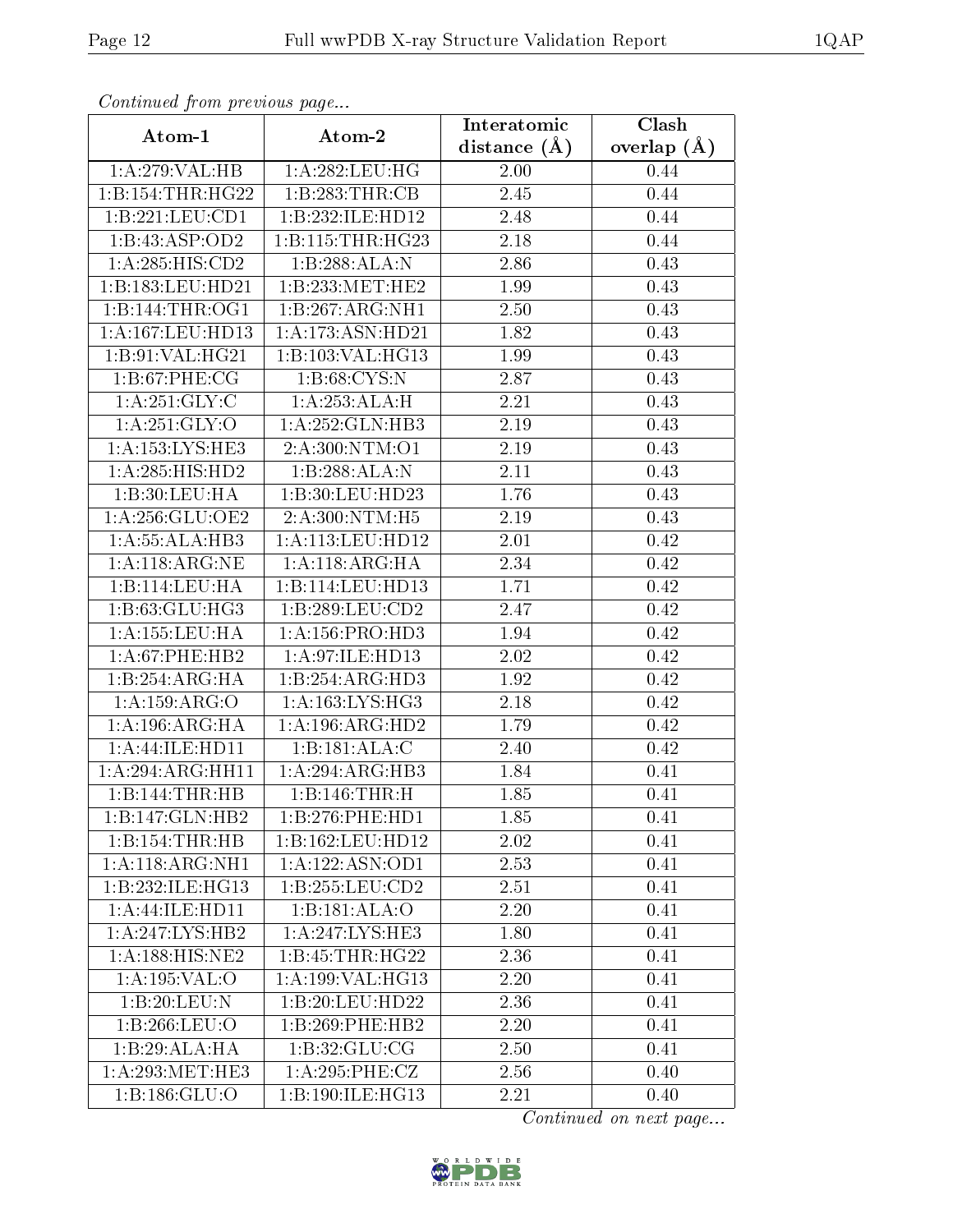| Continued from previous page |  |  |
|------------------------------|--|--|

| Atom-1          | Atom-2                                          | Interatomic<br>distance $(A)$ | Clash<br>overlap $(A)$ |
|-----------------|-------------------------------------------------|-------------------------------|------------------------|
| 1:B:287:ARG:HG3 | $1 \cdot B \cdot 287 \cdot A \cdot G \cdot NH1$ | 2.35                          | 1.40                   |

There are no symmetry-related clashes.

# 5.3 Torsion angles (i)

### 5.3.1 Protein backbone  $(i)$

In the following table, the Percentiles column shows the percent Ramachandran outliers of the chain as a percentile score with respect to all X-ray entries followed by that with respect to entries of similar resolution.

The Analysed column shows the number of residues for which the backbone conformation was analysed, and the total number of residues.

| Mol | Chain | Analysed                                  | <b>Favoured</b>   Allowed   Outliers |             |           | Percentiles           |
|-----|-------|-------------------------------------------|--------------------------------------|-------------|-----------|-----------------------|
|     |       | $287/296$ (97\%)   250 (87\%)   30 (10\%) |                                      |             | $7(2\%)$  | 6 <br><sup>20</sup>   |
|     |       | $287/296$ (97\%)   243 (85\%)   36 (12\%) |                                      |             | 8 (3\%)   | 17<br>$\vert 5 \vert$ |
| All | Аll   | $574/592$ (97\%)   493 (86\%)             |                                      | $166(12\%)$ | $15(3\%)$ | 5 <sup>1</sup><br>18  |

All (15) Ramachandran outliers are listed below:

| Mol            | Chain          | Res | Type       |
|----------------|----------------|-----|------------|
| 1              | A              | 261 | <b>VAL</b> |
| $\mathbf{1}$   | $\bf{A}$       | 51  | ALA        |
| $\overline{1}$ | B              | 51  | ALA        |
| 1              | B              | 52  | <b>ASP</b> |
| $\mathbf{1}$   | B              | 175 | $\rm{ARG}$ |
| $\overline{1}$ | B              | 253 | <b>ALA</b> |
| $\mathbf 1$    | $\overline{A}$ | 83  | <b>ASP</b> |
| $\overline{1}$ | B              | 247 | <b>LYS</b> |
| $\mathbf{1}$   | $\bf{A}$       | 94  | <b>GLY</b> |
| $\mathbf{1}$   | B              | 250 | <b>ASN</b> |
| $\overline{1}$ | $\bf{A}$       | 53  | THR        |
| $\mathbf{1}$   | $\overline{A}$ | 93  | <b>ASP</b> |
| $\mathbf 1$    | $\overline{A}$ | 250 | ASN        |
| $\overline{1}$ | В              | 281 | ALA        |
| 1              | В              | 262 | $\rm THR$  |

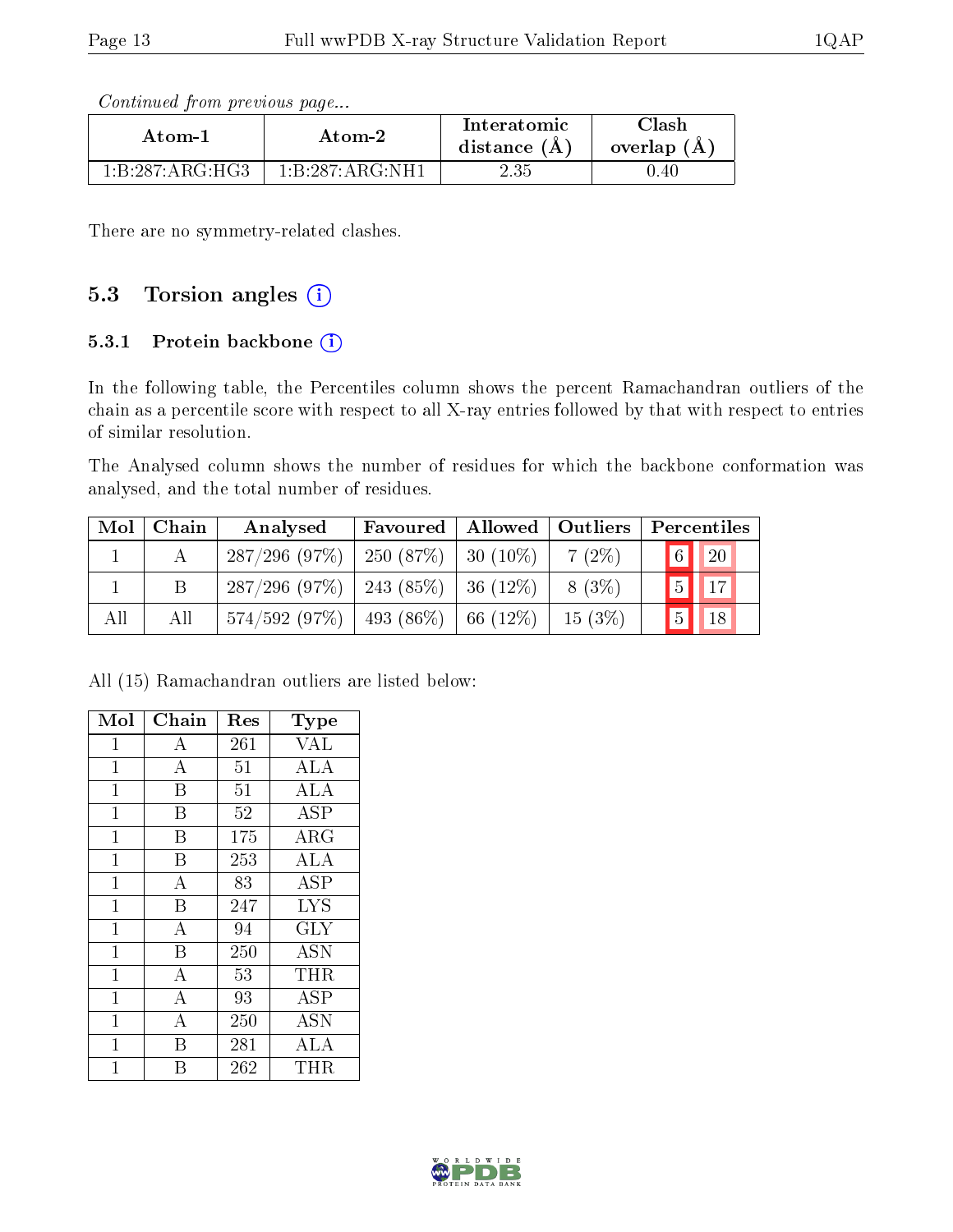#### 5.3.2 Protein sidechains (i)

In the following table, the Percentiles column shows the percent sidechain outliers of the chain as a percentile score with respect to all X-ray entries followed by that with respect to entries of similar resolution.

The Analysed column shows the number of residues for which the sidechain conformation was analysed, and the total number of residues.

| Mol | Chain | Analysed     | Rotameric   | $\vert$ Outliers | Percentiles                          |  |  |
|-----|-------|--------------|-------------|------------------|--------------------------------------|--|--|
|     |       | 233/240(97%) | 193 $(83%)$ | 40 $(17%)$       | $\vert 2 \vert \vert  \vert 6 \vert$ |  |  |
|     | Β     | 232/240(97%) | 194 (84\%)  | 38 $(16\%)$      | $\sqrt{2}$ $\sqrt{7}$                |  |  |
| All | All   | 465/480(97%) | 387 (83%)   | 78 (17%)         | $\boxed{2}$ $\boxed{6}$              |  |  |

All (78) residues with a non-rotameric sidechain are listed below:

| $Mo\overline{I}$ | Chain                                                                   | Res              | Type                      |
|------------------|-------------------------------------------------------------------------|------------------|---------------------------|
| $\mathbf{1}$     | $\overline{A}$                                                          | 11               | $\rm{ARG}$                |
| $\overline{1}$   | $\overline{A}$                                                          | $\overline{18}$  | <b>ILE</b>                |
| $\overline{1}$   | $\overline{A}$                                                          | $\overline{28}$  | $\overline{\text{GLN}}$   |
| $\overline{1}$   | $\overline{A}$                                                          | $\overline{45}$  | <b>THR</b>                |
| $\overline{1}$   | $\frac{\overline{A}}{\overline{A}}$                                     | $\overline{54}$  | $\overline{\text{GLN}}$   |
| $\overline{1}$   |                                                                         | $\overline{58}$  | <b>THR</b>                |
| $\overline{1}$   | $\overline{A}$                                                          | $\overline{62}$  | $\overline{\rm{ARG}}$     |
| $\overline{1}$   | $\frac{\overline{A}}{A}$                                                | $\overline{71}$  | $\overline{\rm{ARG}}$     |
| $\overline{1}$   |                                                                         | $\overline{79}$  | $\overline{\text{GLN}}$   |
| $\overline{1}$   | $\overline{A}$                                                          | $\overline{86}$  | $\overline{\rm{ARG}}$     |
| $\overline{1}$   | $\frac{1}{A}$                                                           | $\overline{87}$  | LEU                       |
| $\overline{1}$   | $\frac{\overline{A}}{A}$                                                | $\overline{88}$  | <b>THR</b>                |
| $\overline{1}$   |                                                                         | 102              | <b>THR</b>                |
| $\overline{1}$   | $\overline{A}$                                                          | $\overline{126}$ | <b>THR</b>                |
| $\overline{1}$   | $\frac{\overline{A}}{A}$                                                | 140              | LEU                       |
| $\overline{1}$   |                                                                         | 148              | LEU                       |
| $\overline{1}$   | $\frac{\overline{A}}{\overline{A}}$ $\frac{\overline{A}}{\overline{A}}$ | 149              | $\overline{\text{LEU}}$   |
| $\overline{1}$   |                                                                         | 158              | LEU                       |
| $\overline{1}$   |                                                                         | 174              | $\overline{\text{HIS}}$   |
| $\overline{1}$   |                                                                         | $\overline{176}$ | $\overline{\text{LEU}}$   |
| $\overline{1}$   |                                                                         | 197              | $\overline{\text{GLN}}$   |
| $\overline{1}$   | $\frac{\overline{A}}{\overline{A}}$                                     | 199              | <b>VAL</b>                |
| $\overline{1}$   |                                                                         | 203              | PHE                       |
| $\overline{1}$   | $\overline{A}$                                                          | $\overline{205}$ | LEU                       |
| $\overline{1}$   | $\frac{\overline{A}}{\overline{A}}$                                     | $\overline{217}$ | $\overline{\text{ASN}}$   |
| $\overline{1}$   |                                                                         | $\overline{219}$ | $\overline{\text{ASP}}$   |
| $\overline{1}$   | $\overline{\rm A}$                                                      | 221              | $\overline{\textrm{LEU}}$ |

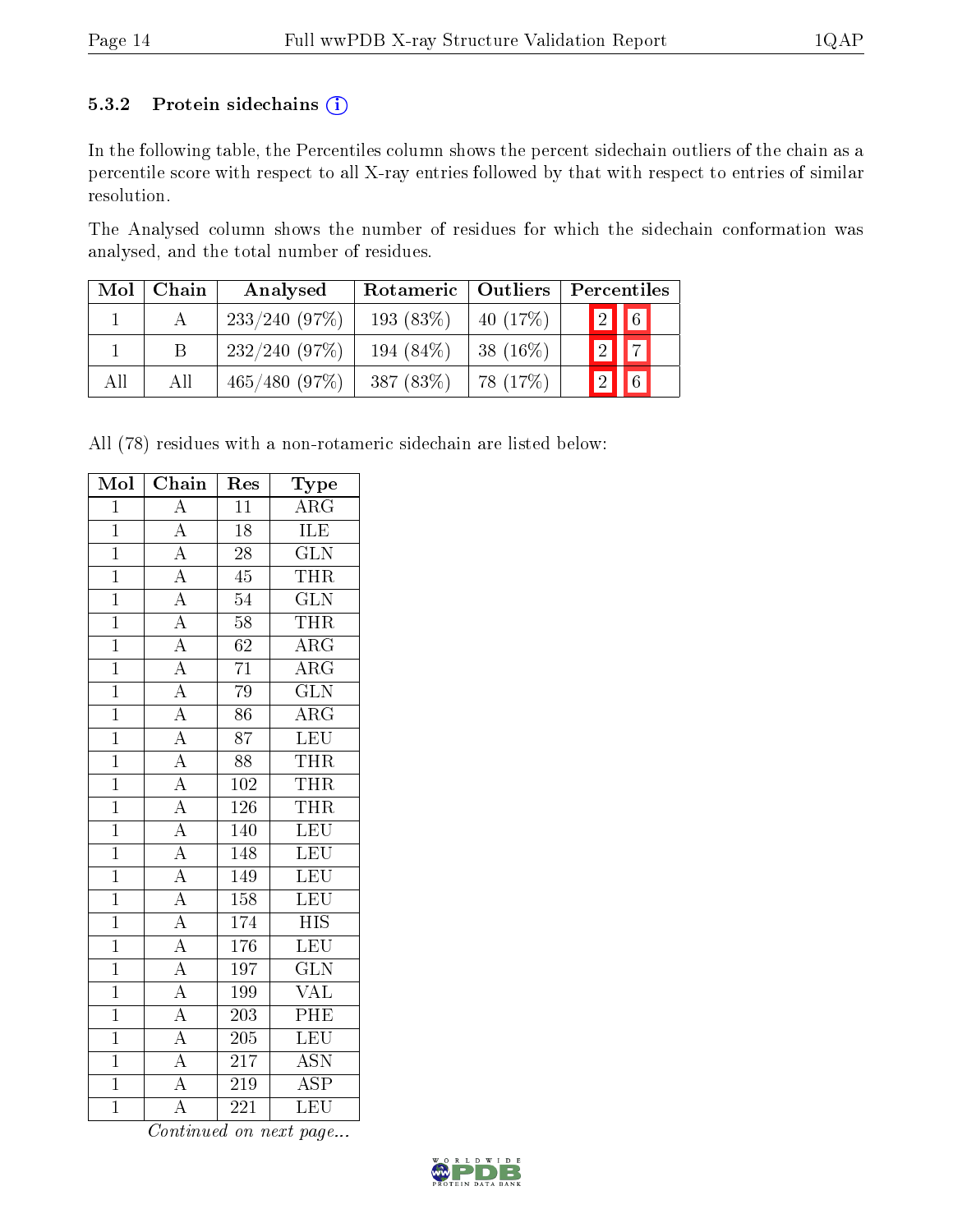| Mol            | Chain                                                                   | Res              | ${\bf Type}$              |
|----------------|-------------------------------------------------------------------------|------------------|---------------------------|
| $\mathbf{1}$   | $\overline{A}$                                                          | 225              | <b>LEU</b>                |
| $\overline{1}$ | $\overline{A}$                                                          | 230              | <b>ASP</b>                |
| $\mathbf{1}$   | $\frac{\overline{A}}{\overline{A}}$                                     | 238              | $\overline{\text{ASN}}$   |
| $\mathbf{1}$   |                                                                         | 243              | $\overline{\rm{ARG}}$     |
| $\overline{1}$ | $\frac{\overline{A}}{\overline{A}}$                                     | 249              | $\overline{\text{VAL}}$   |
| $\mathbf{1}$   |                                                                         | 250              | <b>ASN</b>                |
| $\overline{1}$ | $\frac{\overline{A}}{\overline{A}}$                                     | 252              | $\overline{\text{GLN}}$   |
| $\mathbf{1}$   |                                                                         | 258              | SER                       |
| $\mathbf{1}$   | $\frac{\overline{A}}{\overline{A}}$ $\frac{\overline{A}}{\overline{A}}$ | 262              | <b>THR</b>                |
| $\mathbf{1}$   |                                                                         | 265              | <b>THR</b>                |
| $\mathbf{1}$   |                                                                         | 266              | <b>LEU</b>                |
| $\overline{1}$ |                                                                         | 267              | $\overline{\text{ARG}}$   |
| $\overline{1}$ | $\frac{\overline{A}}{\overline{B}}$                                     | 294              | $\overline{\rm{ARG}}$     |
| $\mathbf{1}$   |                                                                         | $12\,$           | $\overline{\text{ASP}}$   |
| $\overline{1}$ | $\overline{\mathrm{B}}$                                                 | $\overline{16}$  | $\overline{{\rm GLU}}$    |
| $\mathbf 1$    | B                                                                       | 18               | $\overline{ILE}$          |
| $\overline{1}$ | $\overline{\mathrm{B}}$                                                 | $\overline{58}$  | <b>THR</b>                |
| $\mathbf{1}$   | $\overline{\mathbf{B}}$                                                 | 60               | ILE                       |
| $\mathbf 1$    | $\overline{\mathrm{B}}$                                                 | $\overline{61}$  | <b>THR</b>                |
| $\mathbf{1}$   | $\overline{\mathrm{B}}$                                                 | 75               | GLU                       |
| $\overline{1}$ | $\overline{\mathrm{B}}$                                                 | 83               | <b>ASP</b>                |
| $\overline{1}$ | $\overline{\mathbf{B}}$                                                 | $\overline{86}$  | $\overline{\rm{ARG}}$     |
| $\mathbf{1}$   | $\overline{\mathrm{B}}$                                                 | 87               | <b>LEU</b>                |
| $\overline{1}$ | $\overline{\mathrm{B}}$                                                 | $\overline{91}$  | $\overline{\text{VAL}}$   |
| $\mathbf{1}$   | $\overline{\mathrm{B}}$                                                 | 95               | $\overline{\text{ASP}}$   |
| $\mathbf{1}$   | $\overline{\text{B}}$                                                   | 114              | LEU                       |
| $\mathbf{1}$   | $\overline{B}$                                                          | $\overline{115}$ | <b>THR</b>                |
| $\mathbf{1}$   | B                                                                       | 121              | <b>LEU</b>                |
| $\mathbf 1$    | $\overline{\mathrm{B}}$                                                 | 125              | $\overline{\text{GLN}}$   |
| $\mathbf 1$    | Β                                                                       | 133              | $\overline{\text{GLU}}$   |
| $\mathbf 1$    | Β                                                                       | 136              | $\rm{ARG}$                |
| $\mathbf 1$    | $\overline{\mathrm{B}}$                                                 | 144              | <b>THR</b>                |
| $\mathbf{1}$   | Β                                                                       | 150              | ASP                       |
| $\mathbf{1}$   | $\overline{\mathrm{B}}$                                                 | 160              | THR                       |
| $\mathbf 1$    | Β                                                                       | 167              | LEU                       |
| $\mathbf 1$    | $\overline{\mathrm{B}}$                                                 | 176              | $\overline{\text{LEU}}$   |
| $\mathbf 1$    | Β                                                                       | 197              | $\overline{\text{GLN}}$   |
| $\mathbf 1$    | B                                                                       | $20\overline{3}$ | $\overline{\mathrm{PHE}}$ |
| $\mathbf{1}$   | Β                                                                       | 223              | $\overline{\text{ASP}}$   |
| $\mathbf{1}$   | Β                                                                       | 230              | <b>ASP</b>                |
| $\mathbf{1}$   | $\overline{\mathrm{B}}$                                                 | 231              | $\overline{\text{ILE}}$   |
| $\mathbf{1}$   | Β                                                                       | 232              | $\overline{\text{ILE}}$   |

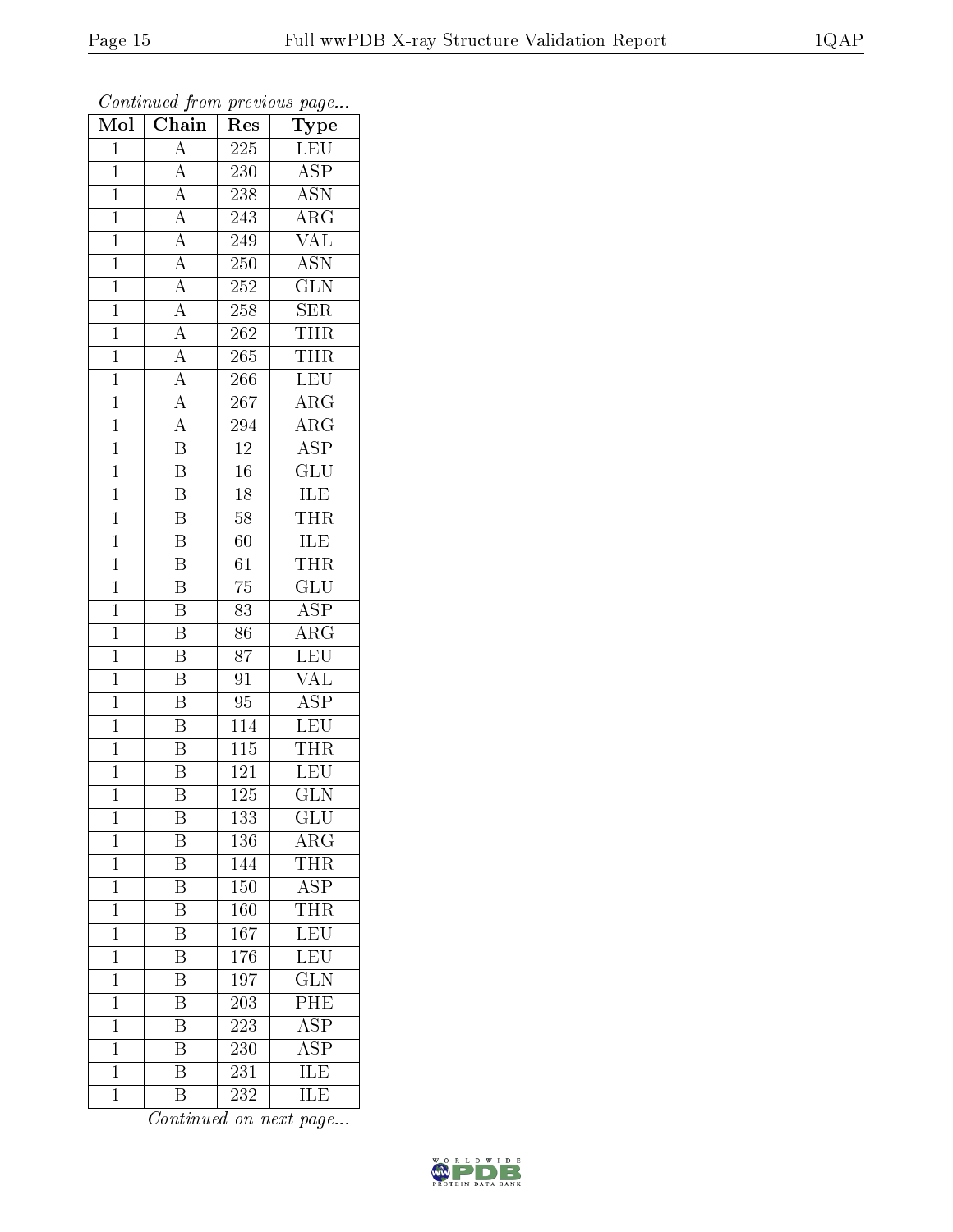| Mol            | Chain | Res | <b>Type</b> |
|----------------|-------|-----|-------------|
| 1              | В     | 243 | $\rm{ARG}$  |
| 1              | В     | 244 | GLU         |
| 1              | В     | 265 | THR         |
| 1              | В     | 266 | LEU         |
| 1              | В     | 267 | ${\rm ARG}$ |
| $\mathbf{1}$   | В     | 271 | GLU         |
| 1              | В     | 284 | <b>LYS</b>  |
| $\overline{1}$ | В     | 289 | LEU         |
|                | R     | 292 | SER         |

Some sidechains can be flipped to improve hydrogen bonding and reduce clashes. All (16) such sidechains are listed below:

| Mol            | Chain                   | Res | Type                    |
|----------------|-------------------------|-----|-------------------------|
| 1              | А                       | 79  | <b>GLN</b>              |
| $\mathbf{1}$   | $\bf{A}$                | 173 | <b>ASN</b>              |
| $\mathbf{1}$   | $\overline{A}$          | 174 | <b>HIS</b>              |
| $\mathbf{1}$   | $\overline{\rm A}$      | 238 | ASN                     |
| $\mathbf{1}$   | $\overline{\rm A}$      | 241 | $\overline{\text{GLN}}$ |
| $\mathbf 1$    | $\boldsymbol{A}$        | 250 | <b>ASN</b>              |
| $\mathbf{1}$   | $\bf{A}$                | 285 | HIS                     |
| $\mathbf{1}$   | $\overline{\mathrm{B}}$ | 28  | <b>GLN</b>              |
| $\overline{1}$ | B                       | 42  | <b>ASN</b>              |
| $\overline{1}$ | $\overline{\mathrm{B}}$ | 56  | <b>HIS</b>              |
| $\mathbf{1}$   | Β                       | 90  | HIS                     |
| $\mathbf{1}$   | B                       | 125 | <b>GLN</b>              |
| $\overline{1}$ | B                       | 173 | <b>ASN</b>              |
| $\overline{1}$ | В                       | 174 | <b>HIS</b>              |
| $\mathbf 1$    | B                       | 187 | $\rm \overline{A}SN$    |
| 1              | В                       | 285 | HIS                     |

#### 5.3.3 RNA [O](https://www.wwpdb.org/validation/2017/XrayValidationReportHelp#rna)i

There are no RNA molecules in this entry.

# 5.4 Non-standard residues in protein, DNA, RNA chains (i)

There are no non-standard protein/DNA/RNA residues in this entry.

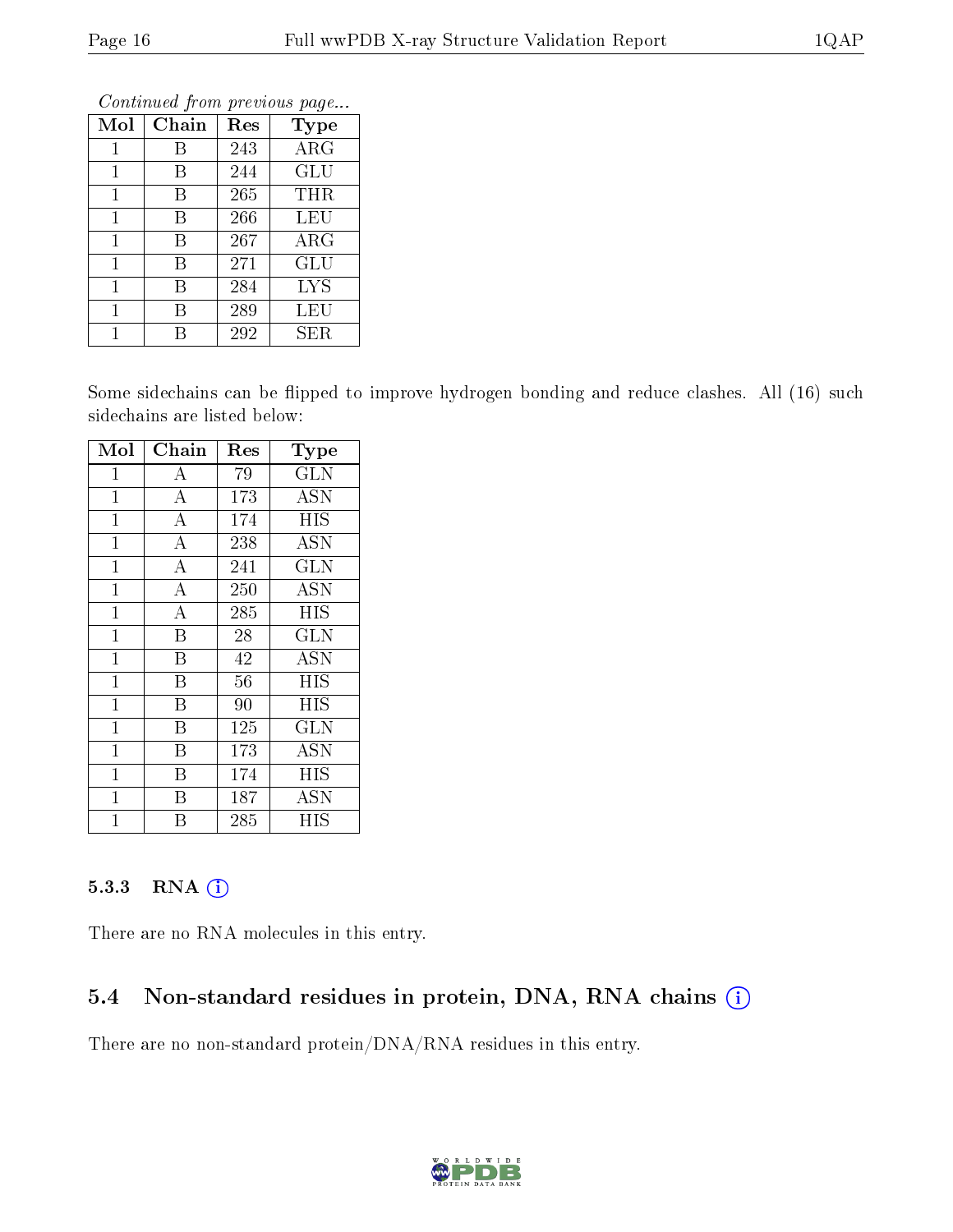### 5.5 Carbohydrates (i)

There are no carbohydrates in this entry.

# 5.6 Ligand geometry  $(i)$

2 ligands are modelled in this entry.

In the following table, the Counts columns list the number of bonds (or angles) for which Mogul statistics could be retrieved, the number of bonds (or angles) that are observed in the model and the number of bonds (or angles) that are defined in the Chemical Component Dictionary. The Link column lists molecule types, if any, to which the group is linked. The Z score for a bond length (or angle) is the number of standard deviations the observed value is removed from the expected value. A bond length (or angle) with  $|Z| > 2$  is considered an outlier worth inspection. RMSZ is the root-mean-square of all Z scores of the bond lengths (or angles).

| $\text{Mol}$   Type   Chain |                     | Bond lengths                 |         |       |             | Bond angles |      |           |
|-----------------------------|---------------------|------------------------------|---------|-------|-------------|-------------|------|-----------|
|                             | $\perp$ Res $\perp$ | $\lfloor$ Link $\rfloor$     | Counts  | RMSZ. | # $ Z  > 2$ | Counts      | RMSZ | # Z  > 2  |
| <b>NTM</b>                  | 301                 | $\qquad \qquad \blacksquare$ | 7,12,12 | 2.66  | 2(28%)      | 8, 16, 16   | 2.81 | $4(50\%)$ |
| <b>NTM</b>                  | 300                 | $\qquad \qquad \blacksquare$ | 7,12,12 | 1.94  | $(14\%)$    | 8, 16, 16   | 2.60 | $4(50\%)$ |

In the following table, the Chirals column lists the number of chiral outliers, the number of chiral centers analysed, the number of these observed in the model and the number defined in the Chemical Component Dictionary. Similar counts are reported in the Torsion and Rings columns. '-' means no outliers of that kind were identified.

|            |     |        |        | Mol   Type   Chain   Res   Link   Chirals   Torsions | Rings |
|------------|-----|--------|--------|------------------------------------------------------|-------|
| <b>NTM</b> | 301 | $\sim$ | $\sim$ | $0/0/8/8$ $0/1/1/1$                                  |       |
| NTM        | 300 | $\sim$ | $\sim$ | $0/0/8/8$   $0/1/1/1$                                |       |

All (3) bond length outliers are listed below:

| Mol | Chain |     |     | $\mid$ $\text{Res} \mid \text{Type} \mid \text{Atoms}$ |                     | $\overline{Z}$   Observed(A) | Ideal $(A)$ |
|-----|-------|-----|-----|--------------------------------------------------------|---------------------|------------------------------|-------------|
|     |       | 301 | NTM | $C3-C8$                                                | 5.87                | 1.53                         |             |
|     |       | 300 | NTM | $C3-C8$                                                | 4.72                | 1.52                         | 1.47        |
|     |       |     | NTM | $C3-C2$                                                | .46<br>$\mathbf{Q}$ | -45                          |             |

All (8) bond angle outliers are listed below:

| Mol | Chain | Res | Type       | Atoms                                          |         | Observed $(^\circ)$ | Ideal <sup>o</sup> |
|-----|-------|-----|------------|------------------------------------------------|---------|---------------------|--------------------|
|     |       | 301 | <b>NTM</b> | $C3-C2-N1$                                     | -467    | 118.16              | 122.02             |
|     |       | 300 | NTM        | - C3-C2-N1                                     | -4.38   | 118.40              | 122.02             |
|     | В     | 301 | NTM.       | $C4-C3-C8$                                     | $-4.35$ | 113.72              | 120.20             |
|     |       | 300 | NTM        | C <sub>4</sub> -C <sub>3</sub> -C <sub>8</sub> | $-412$  | 114.06              | 120.20             |

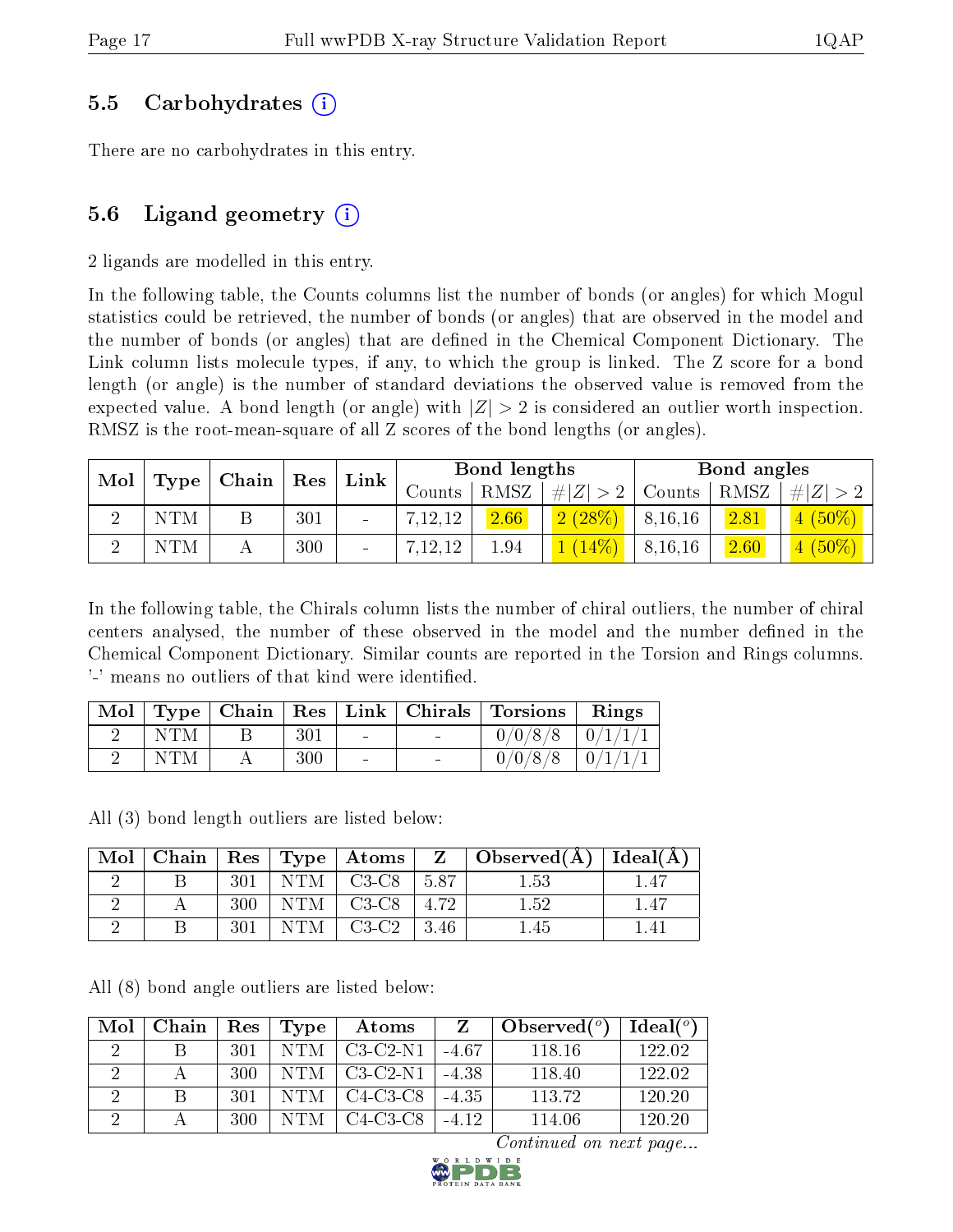| Mol | Chain |     | Res   Type | Atoms      |       | Observed $(°)$ | Ideal $(°)$ |
|-----|-------|-----|------------|------------|-------|----------------|-------------|
|     |       | 301 | NTM        | $CG-N1-C2$ | -3.35 | 123.37         | 116.81      |
|     |       | 300 | -NTM-1     | $C6-N1-C2$ | -3.06 | 122.80         | 116.81      |
|     |       | 301 | NTM.       | $C3-C2-C7$ | 2.62  | 128.18         | 123.56      |
|     |       | 300 | NTM        | $C3-C2-C7$ | 2.03  | 127 14         | 123.56      |

There are no chirality outliers.

There are no torsion outliers.

There are no ring outliers.

1 monomer is involved in 6 short contacts:

|  |             | Mol   Chain   Res   Type   Clashes   Symm-Clashes |
|--|-------------|---------------------------------------------------|
|  | $300 + NTM$ |                                                   |

# 5.7 [O](https://www.wwpdb.org/validation/2017/XrayValidationReportHelp#nonstandard_residues_and_ligands)ther polymers (i)

There are no such residues in this entry.

# 5.8 Polymer linkage issues (i)

There are no chain breaks in this entry.